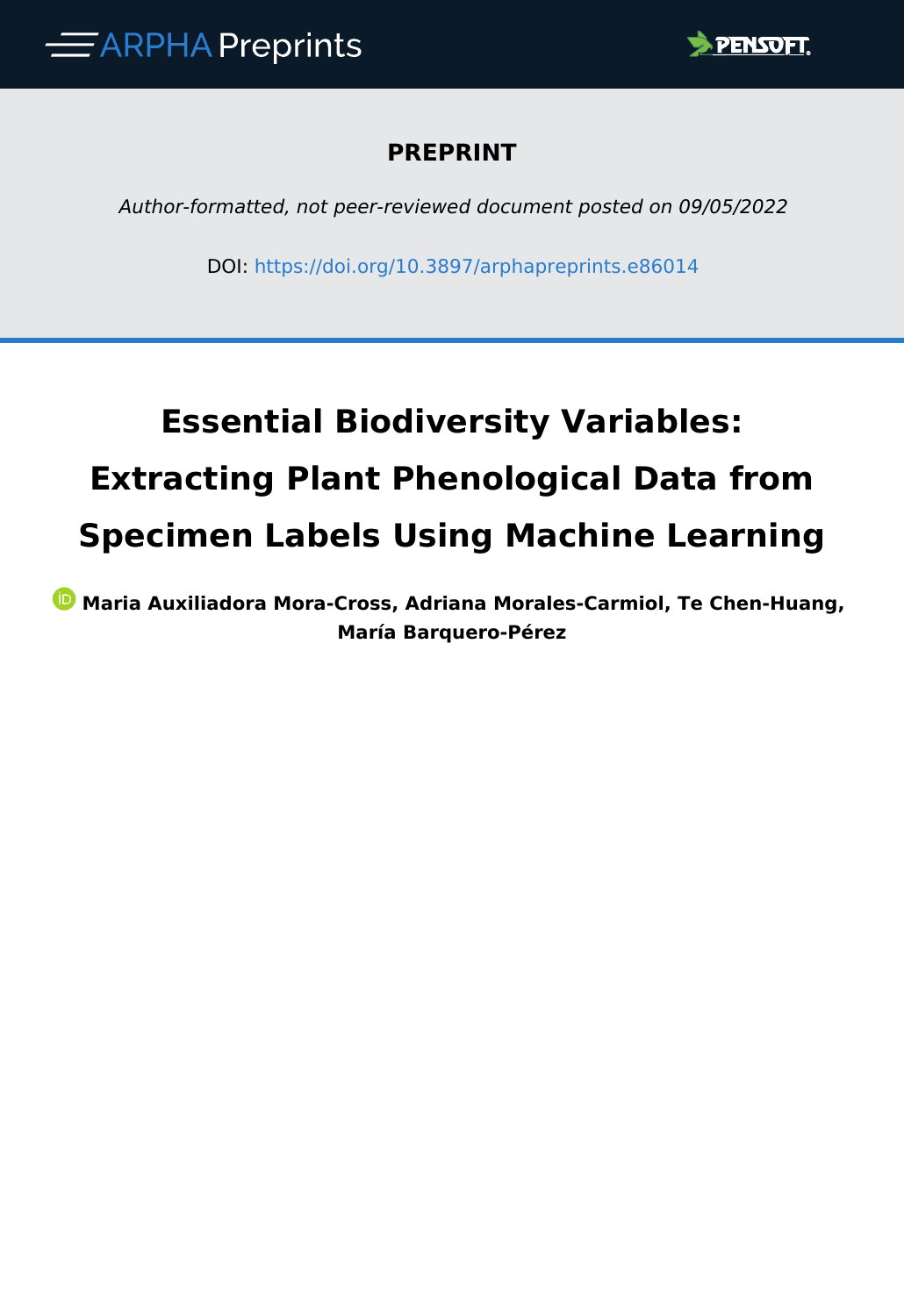# **Essential Biodiversity Variables: Extracting Plant Phenological Data from Specimen Labels Using Machine Learning**

Maria Auxiliadora Mora-Cross<sup>‡</sup>, Adriana Morales-Carmiol<sup>‡</sup>, Te Chen-Huang<sup>‡</sup>, María José Barquero-Pérez ‡

‡ School of Computer Engineering, Costa Rica Institute of Technology, Alajuela, Costa Rica



# **Abstract**

Essential Biodiversity Variables (EBVs) make it possible to evaluate and monitor the state of biodiversity over time at different spatial scales. Its development is led by the Group on Earth Observations Biodiversity Observation Network (GEO BON) to harmonize, consolidate, and standardize biodiversity data from varied biodiversity sources. This document presents a mechanism to get baseline data to feed the Species Traits Variable Phenology or other biodiversity indicators by extracting species characters and structure names from morphological descriptions of specimens and classifying such descriptions using machine learning (ML).

A workflow that performs Named Entity Recognition (NER) and Classification of morphological descriptions using ML algorithms was evaluated with excellent results. It was implemented using Python, Pytorch, Scikit-Learn, Pomegranate, Python-crfsuite, and other libraries applied to 106,804 herbarium records from the National Biodiversity Institute of Costa Rica (INBio). The text classification results were almost excellent (F1 score between 96% and 99%) using three traditional ML methods: Multinomial Naive Bayes (NB), Linear Support Vector Classification (SVC), and Logistic Regression (LR). Furthermore, results extracting names of species morphological structures (e.g., leaves, trichomes, flowers, petals, sepals) and character names (e.g., length, width, pigmentation patterns, and smell) using NER algorithms were competitive (F1 score between 95% and 98%) using Hidden Markov Models (HMM), Conditional Random Fields (CRFs), and Bidirectional Long Short Term Memory Networks with CRF (BI-LSTM-CRF).

# **Keywords**

Essential Biodiversity Variables, Plant Phenology, Natural Language Processing, Machine Learning, Text Classification, Named Entity Recognition.

<sup>©</sup> Mora-Cross M et al. This is an open access article distributed under the terms of the Creative Commons Attribution License (CC BY 4.0), which permits unrestricted use, distribution, and reproduction in any medium, provided the original author and source are credited.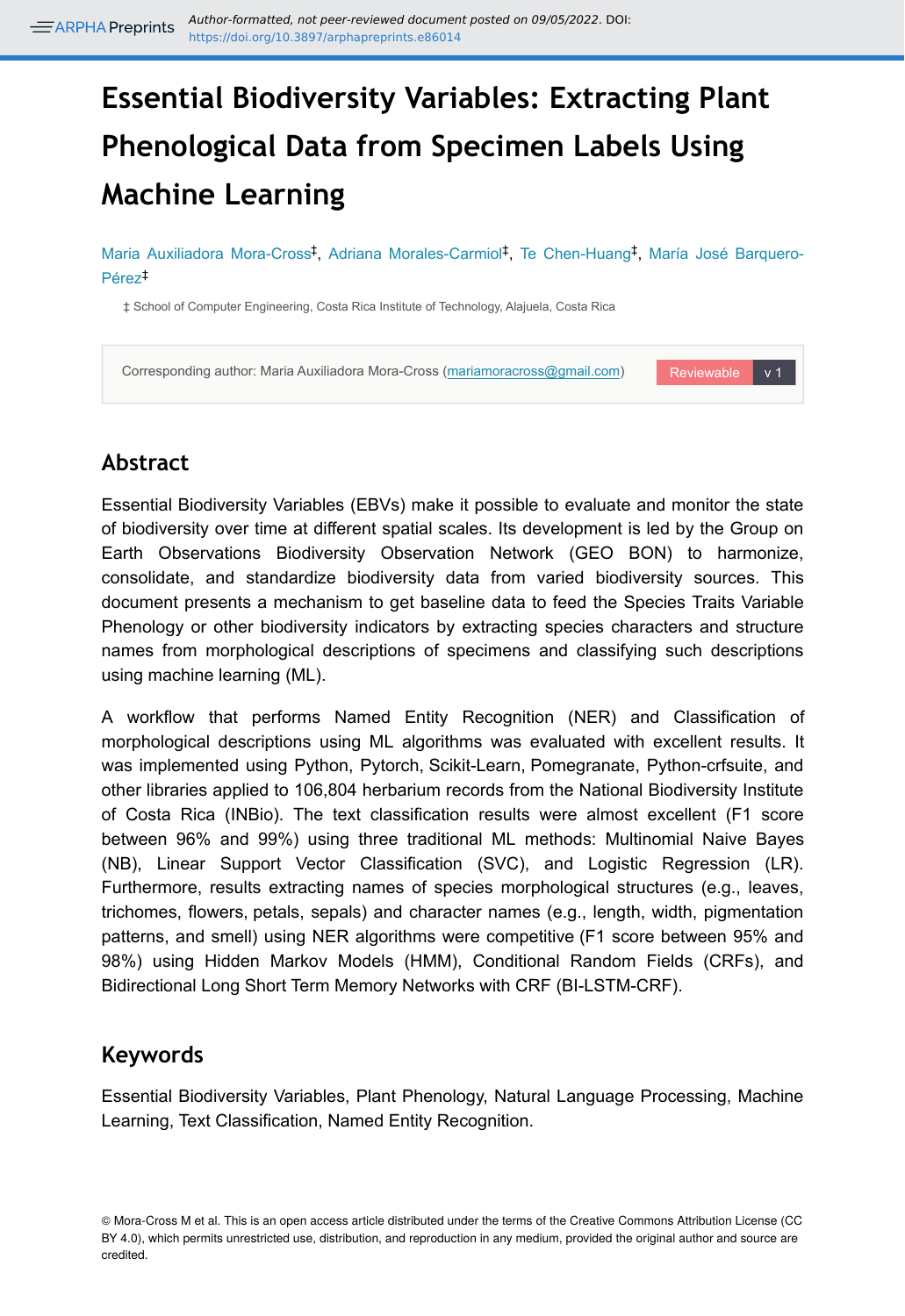# **Introduction**

Biological diversity is a fundamental pillar of life on Earth. Therefore, the governments of the world committed themselves through the United Nations Convention on Biological Diversity (CBD) to reduce the loss of biodiversity by intending to meet the Aichi Biodiversity Targets [\(Convention on Biological Diversity \(CBD\) 2011](#page-12-0)**).** However, the ambitious Aichi Biodiversity Targets proposed in the 2011-2020 Strategic Plan for Biodiversity regarding this subject were not achieved. According to reports from different countries to the CBD, the causes of failure related to knowledge and technologies included the lack of biodiversity data for relevant taxa and locations, and the lack of monitoring systems to support conservation actions ([Secretariat of the Convention on Biological Diversity 2020](#page-15-0)).

Essential Biodiversity Variables (EBVs) are recommended as a global harmonized biodiversity monitoring and reporting system to assess the state of biodiversity over time. They provide the basis for generating biodiversity indicators that allow repeated assessments of progress against national and global conservation goals (e.g., the Sustainable Development Goals and the Aichi Biodiversity Targets) [\(Pereira et al. \(2013\),](#page-14-0) [Kissling et al. \(2018\),](#page-13-0) [Hardisty et al. 2019](#page-13-1),[Turak et al. \(2017\)](#page-15-1)). The selected variables were proposed by a group of international ecologists led by the Group on Earth Observations Biodiversity Observation Network (GEO BON). The 22 EBV candidates were suggested in 2013 and organized into six classes (i.e., genetic composition, species populations, species traits, community composition, ecosystem structure, and ecosystem function) [Pereira et al. \(2013\).](#page-14-0) Although EBVs were selected through a rigorous evaluation process of dozens of options considering criteria on scalability, temporal sensitivity, feasibility, and relevance, their practical implementation remains a challenge [\(Kissling et al. \(2018\),](#page-13-0) [Skidmore et al. \(2015\)](#page-15-2), [Pettorelli et al. \(2016\),](#page-14-1) [Brummitt et al. \(2017\),](#page-12-1) [Turak et al. \(2017\),](#page-15-1) [Kissling et al. \(2018\)\)](#page-13-0)**.** 

Species traits include any measurable morphological, phenological, physiological, reproductive, or behavioral characteristics of individual organisms; nevertheless, they can also be generalized at the taxa and population levels. Recently, increasing efforts to integrate species traits have resulted in a significant amount of data available ([Kissling et](#page-13-0) [al. \(2018\)](#page-13-0),[Schneider et al. \(2019\)\)](#page-15-3); however, most of these data are associated with taxa rather than with specimens. Aggregating species traits at the taxa level causes critical data to monitor changes in individual organisms or populations in a particular geographic area (e.g., time and location) to be lost ([Schneider et al. 2019](#page-15-3)).

Species traits have been suggested as indicator variables for monitoring the response of organisms to changes in the environment; for instance, phenological trait information related to changes in the timing of plant leafing, flowering, and fruiting can be used as an indicator of climate change impacts ([Kissling et al. 2018,](#page-13-0) [Geijzendorffer et al. \(2015\),](#page-12-2) [Kissling et al. \(2018\)](#page-13-0)). Different authors suggest frameworks and ideas to feed the Phenology EBVs from specimen data [\(Kissling et al. \(2018\)](#page-13-0), [Pereira et al. \(2016\)](#page-14-2)). Additionally, there are focused efforts to measure trends in particular species: for example,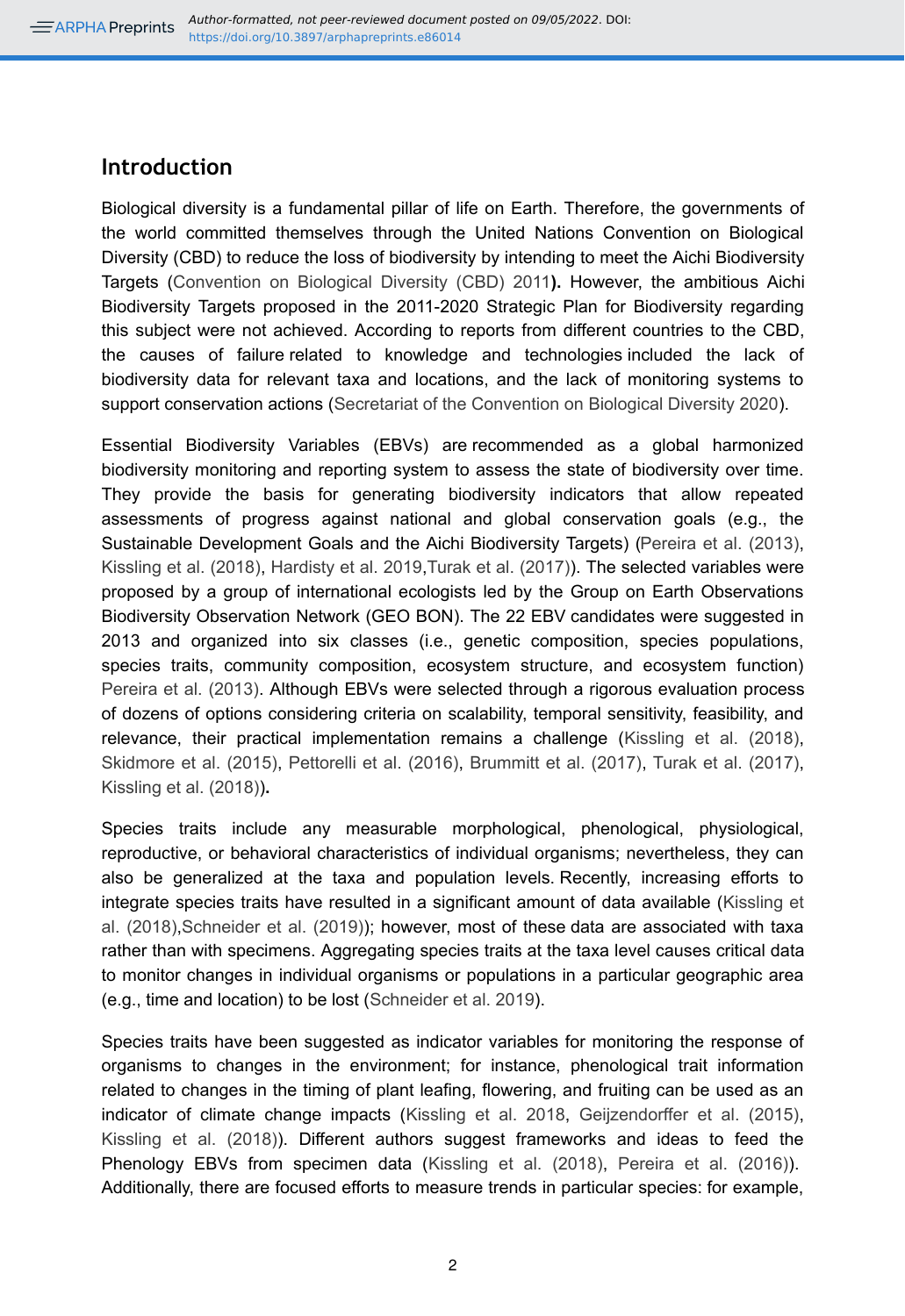the UK Spring Index that tracks the impact of temperature change on the annual mean observation date of four biological events. These events include the first flowering of hawthorn (*Crataegus monogyna*), the first flowering of horse chestnut (*Aesculus hippocastanum*), the first recorded flight of an orange-tip butterfly (*Anthocharis cardamines* ), and the first sighting of a swallow (*Hirundo rustica*) [Parliamentary Office of Science and](#page-14-3) [Technology, UK Parliament \(2021\).](#page-14-3)

On the other hand, the transformation of texts from taxonomic literature into structured data remains a key challenge in Biodiversity Informatics (BI) ([Hobern and Miller \(2019\)](#page-13-2), [Miralles](#page-14-4) [et al. \(2020\)](#page-14-4)). NLP tools and algorithms have been successfully applied in information extraction tasks in biodiversity texts; for example, to extract taxonomic names using rules based on syntax, fuzzy logic, and dictionaries [\(Gerner et al. \(2010\),](#page-13-3) [Leary \(2014\)](#page-13-4), [Wei et](#page-15-4) [al. \(2010\)](#page-15-4), [Sautter et al. \(2006\)\)](#page-15-5), and in some cases probabilistic models [Akella et al.](#page-11-0) [\(2012\)](#page-11-0); to structure complete texts using rules, regular expressions, dictionaries, and heuristics based on text style ([Sautter et al. \(2012\)](#page-15-6)[,Cunningham et al. \(2011\),](#page-12-3) [Curry and](#page-12-4) [Connor 2016\)](#page-12-4); and to extract species morphological characteristics using rules, dictionaries, and ontologies ([Mora and Araya \(2018\)](#page-14-5), [Duan et al. \(2013\),](#page-12-5)) [Cui \(2012\),](#page-12-6) [Cui](#page-12-7) [\(2013\)](#page-12-7), [Balhoff et al. \(2014\)\)](#page-11-1).

Additionally, some ML algorithms such as NER and Classification have been successfully applied to bioinformatics and biomedicine, and more recently to BI. Text Classification and Named Entity Recognition (NER) are classic research topics in the NLP field. Text classification is a fundamental technique in NLP to categorize unstructured text data into predefined labels or tags (widely used in sentiment analysis). The Allerdictor tool is an example of an application in bioinformatics that models sequences as text documents and uses Multinomial Naïve Bayes (NB) or Support Vector Machine (SVM) for allergen classification [Dang and Lawrence \(2014\)](#page-12-8); In addition, Pan et al. in [Pan et al. \(2018\)](#page-14-6) describe a method to predict bacteriophage virion proteins in ecology using a Multinomial Naïve Bayes classification model; Delizo et al. used Multinomial Naïve-Bayes to analyze users' tweets polarity concerning the COVID-19 with excellent results [D \(2020\)](#page-12-9); and Demichelis et al. proposed a hierarchical Naïve Bayes Model to manage biological heterogeneity to improve classification accuracy using a prostate cancer tissue microarray dataset [Demichelis et al. \(2006\)](#page-12-10).

NER is the first step in many NLP tasks. It seeks to locate and classify entities' names in free text into categories such as organizations, and locations, among others. NER is widely used; some examples in BI include: the Specialized Information Service Biodiversity Research (BIOfid), which facilitates automatic extraction of regular categories (e.g., person, location, organization), and taxon names from printed literature about plants, birds, moths, and butterflies hidden in German libraries for over the past 250 years [Akella et al.](#page-11-0) [\(2012\)](#page-11-0), [Rössler \(2004\).](#page-15-7) The National Commission for Knowledge and Understanding of Biodiversity (CONABIO) in Mexico has trained models for NER to extract species names from text written in Spanish [Barrios et al. \(2015\).](#page-11-2) The "TaxonGrab'' method is a web-based project that allows users to upload information and then displays the list of the candidates' taxonomic names mentioned in the text [Koning et al. \(2005\)](#page-13-5), NetiNeti (Name Extraction from Textual Information-Name Extraction for Taxonomic Indexing) and TaxoNERD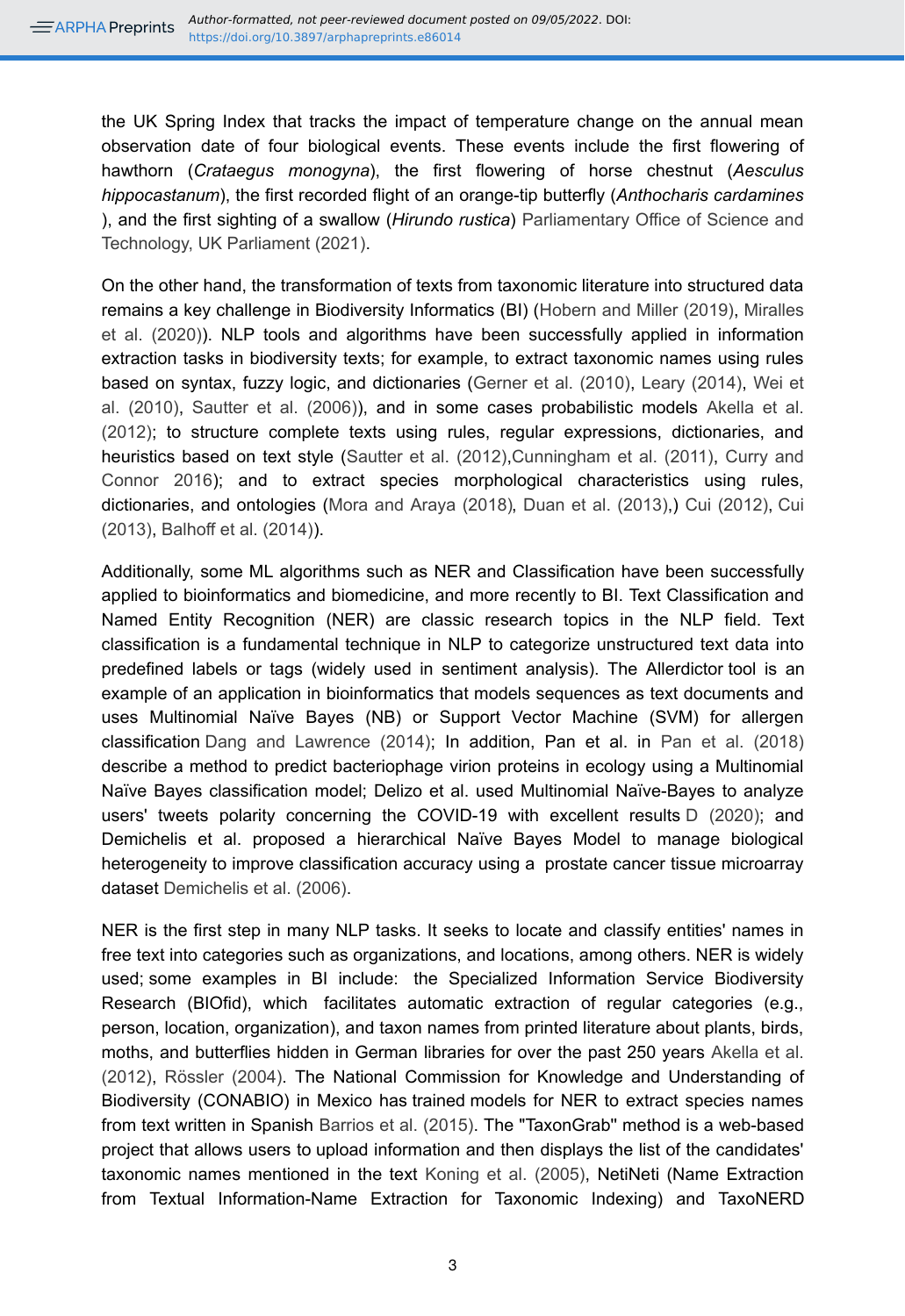recognize scientific names in biodiversity publications using NER [\(Akella et al. \(2012\),](#page-11-0) [Le](#page-13-6) [Guillarme and Thuiller \(2021\)](#page-13-6)). However, at this point, no applied research results have been published to extract phenological data from morphological descriptions of specimens using ML algorithms.

The main objective of this project was to get baseline data to feed the Species Traits Variable Phenology and other biodiversity indicators by extracting species characters and structure names from morphological descriptions of specimens and classifying the descriptions using machine learning (ML). To achieve this goal, an ML workflow was tested to classify specimen descriptions to determine if the plant had flowers and/or fruits at the time of collection and to extract species characters and structure names mentioned in the descriptions. A database with 106,804 records from the herbarium of the National Biodiversity Institute of Costa Rica (INBio) was used to illustrate the proposed approach.

The remainder of the paper is structured as follows: Section II provides the detailed workflow of proposed material and methods, section III presents the evaluation metrics and results, and section IV discusses the results. Finally, conclusions and future work are discussed in section V.

# **Materials and methods**

This research work presents an effort to extract species morphological characters and structure names using NER algorithms and classify specimen morphological descriptions to determine if a given plant had flowers or/and fruits at the time of collection.

Successfully applying ML algorithms to NLP problems requires defining a workflow that includes phases like data selection and pre-processing, model training and test, and model deployment. Fig. [1](#page-16-0) shows the general workflow used in this research.

# **A. Data Selection and Processing Phase**

**A.1. Atta Dataset**: Atta is an information system developed by INBio to manage data of specimens of different biological groups, such as plants, arthropods, fungi, and nematodes.

The database contains 350,007 records from the kingdom Plantae. Data related to taxonomy (i.e., scientific name and higher taxonomy); plant specimens (i.e., morphological description, date collected, locality, collectors, and sampling protocol, among other data); and geospatial data (i.e., locality and geographic coordinates) were obtained from Atta. All the selected specimens were collected in Costa Rica.

Fig. [2](#page-17-0) shows an example of a specimen collected by INBio; Fig. [3](#page-18-0) presents the collection sites for specimens available at the INBio's herbarium, which represent 354 plant families and span 124 years from 1892 to 2016, with a higher concentration of records in the period from 1990-2006; and Fig. [4](#page-19-0) displays a histogram of records by year of collection.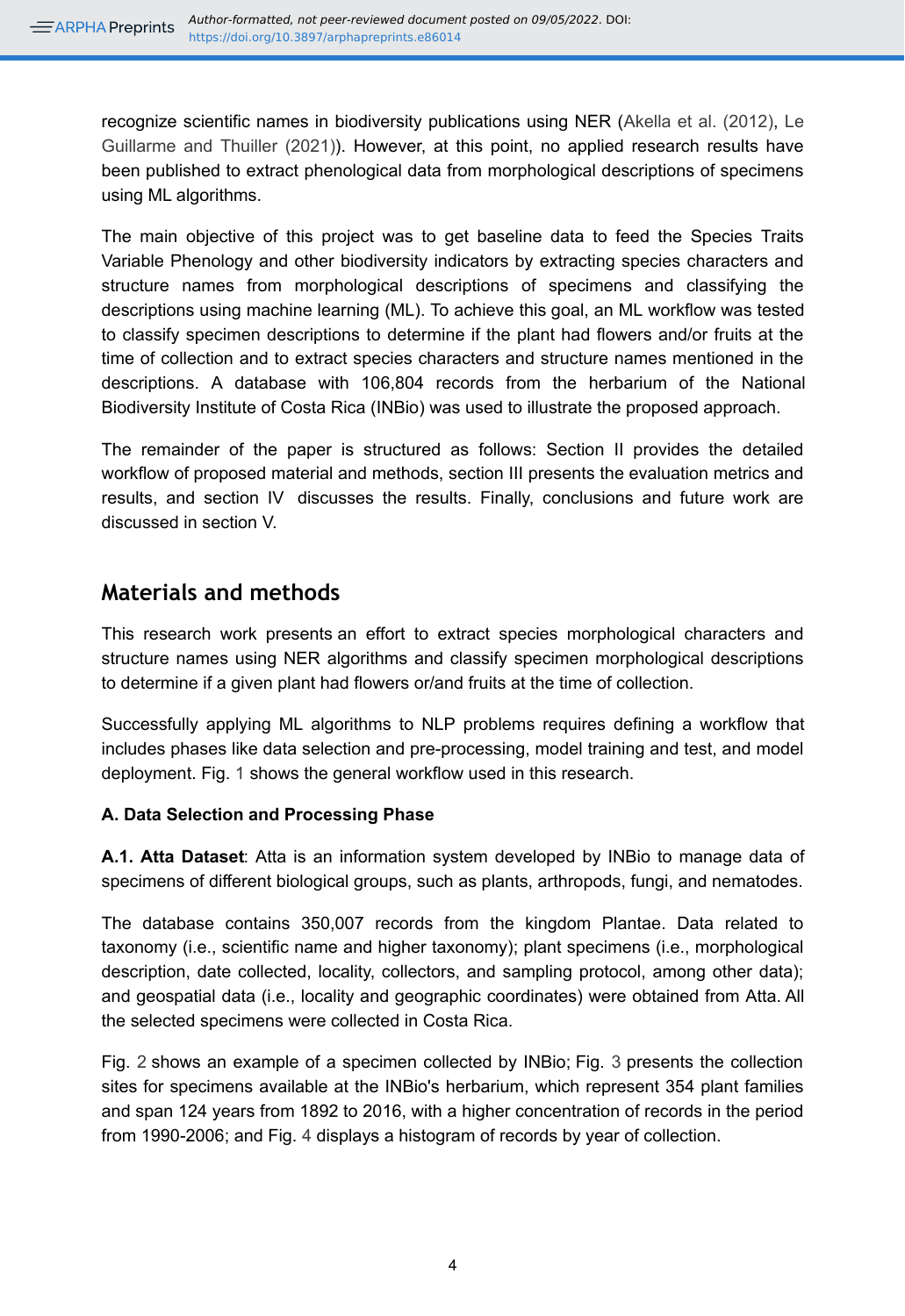**A.2. Cleaning and Random Selection of Data:** In this project, 106,804 records from Atta were used. Atta contains 350,007 records from the kingdom Plantae. Herbarium rules and regulations state to send duplicate specimens to the National Museum of Costa Rica and the Missouri Botanical Garden, so from this figure, 64% are duplicate records. After removing duplicate records, records without morphological description, discarded specimens, and descriptions written in English, about 93% of the remaining records (i.e., 106,804 records) were tagged (i.e., they were assigned to one of the classification target classes: has flowers and has fruits).

**A.3. Tagging Data for Multi-label Classification:** The texts used in the experiments correspond to the morphological description of 106,804 specimens. Morphological descriptions contain statements that detail morphological aspects (i.e., shape and structure) of specimens, which are useful to study and identify them. Statements may describe structures, substructures, characters, states, and relationships between structures (e.g., leaves, apex, flowers, flower buds, or fruits). The characters are, for instance, length, width, pigmentation patterns, smell, or architecture. An example of a description is the statement *"Arbolito de 7-9 m x 10 cm dap. Corteza lisa, amarillo-cafezuzco, exfoliante. Brotes vegetativos verde-tenue con pubescencia blanca, conspicua, caulifloro. Frutos inmaduros, esferoides, verde-tenue.*" (Small tree 7-9 m x 10 cm DBH. Smooth, yellowbrown, exfoliating bark. Faint-green vegetative shoots with white, conspicuous, cauliflorous pubescence. Immature, spheroid, faint-green fruits).

Morphological descriptions of plant specimens use a semi-structured language characterized by [Mora and Araya \(2018\)](#page-14-5):

- They use many abbreviations and omit functional words and verbs, making sentences become telegraph phrases to save space in scientific publications;
- Texts are written in a very technical language because the formal terminology is based on Latin;
- They contain primarily names, adjectives, numbers (measures), and adverbs to a lesser extent. Verbs are seldom used;
- The vocabulary used is repetitive;
- They are short because they are included on the specimen label, and sometimes the text is shortened to fit on the label. Fig. [5](#page-20-0) shows the distribution of the descriptions length of specimens from the INBio herbarium;
- They use highly standardized syntax even though they are written in natural language.

Supervised machine learning algorithms were used to classify descriptions. Training supervised models involves adjusting their parameters using examples that allow models to map an input to the desired output, in this case, the target classes. Examples were built from the specimens' morphological descriptions by manually assigning each description to one of the classes (i.e., has\_flowers and has\_fruits). For example, the morphological description *"Creciendo en tronco seco. Flores naranjas. Muestra conservada en alcohol"* ("Growing on the dry trunk. Orange flowers. Sample preserved in alcohol", in English) was assigned to the has\_flowers class, and the description *"Arbusto de 35 m. en el*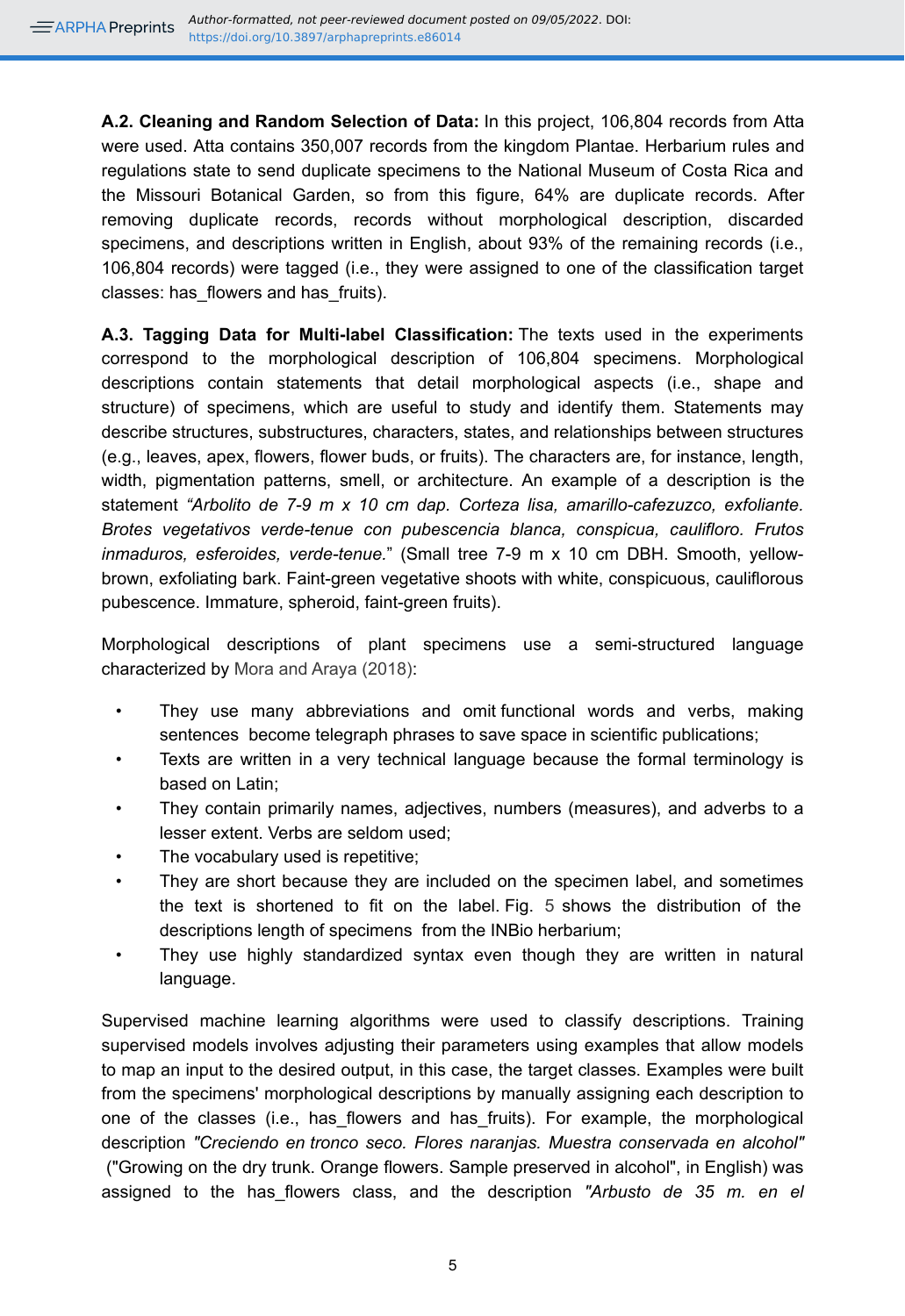*sotobosque. Frutos de color verde y rojo a púrpura oscuro cuando están maduros. Escaso"* ("35 m shrub in the understory. Green and red fruits to dark purple when ripe. Scarce.", in English) was assigned to the has fruits class. Descriptions were standardized by changing their contents to lowercase, removing special characters, and tokenizing each description (i.e., breaking descriptions into words, symbols, or other elements called tokens).

Two classes were used to classify specimen morphological descriptions and determine if a plant had flowers or/and fruits at the time of collection: has flowers and has fruits, accordingly. The 106,804 records from INBio's database (i.e., Atta) were tagged. Fig. [6](#page-21-0) shows the number of records with zero, one, or two classes assigned in the selected samples. Records were tagged manually using SQL statements in a PostgreSQL database. Descriptions such as *"sin flores"* (no flowers), *"sin frutos"* (no fruits), *"sin flores ni frutos"* (no flowers or fruit), among others, were not included in the experiments because very few descriptions presented that pattern.

**A.4. Tagging Data for NER**: A small part of the clean records used in the classification process was randomly selected for extracting species characters and structure names using supervised ML algorithms. Eight thousand specimen records were chosen for this purpose.

To prepare examples, different standard approaches to sequence tagging [Goyal et al.](#page-13-7) [\(2018\)](#page-13-7) were evaluated, such as IO (Inside, Outside), BIO (Begin, Inside, Outside), [Ramshaw and Marcus \(1999\),](#page-15-8) and BIOE (Begin, Inside, Outside, End) [Sang and Veenstra](#page-15-9) [\(1999\)](#page-15-9). Due to the characteristics of the morphological descriptions mentioned above, the BIO standard was selected. BIO assigns a tag or class to each token within the text of the descriptions; it captures the named entity type, the entity boundary, and tokens outside. For example, the description *"palma solitaria de 3 m. tallos de hasta 0.50 m. inflorescencias interfoliares, botones florales crema. comun."* (solitary palm of 3 m. stems up to 0.50 m. interfoliar inflorescences, cream flower buds. common.) was tagged as *"palma solitaria de 3 m. tallos[B] de hasta 0.50 m. inflorescencias[B] interfoliares, botones[B] florales[I] crema. comun."*, where, [B] represents the beginning of an entity, [I] represents the intermediate tokens in multiword entities (e.g., *"botones florales"*, flower buds), and O any other token including punctuation marks (not marked in the example). Very few multiword entities were found in the specimen morphological descriptions. Fig. [7](#page-22-0) shows the number of words in the records assigned with each label (i.e., B, I, O).

The following activities were carried out for the tagging process:

In addition to the has flowers and has fruits classes, the 106,804 specimens were associated with other classes such as has leaves and has stems (has root was not used because very few descriptions mentioned roots). These classes were used to randomly select two thousand records of each to balance the presence of structures belonging to all classes. In total, eight thousand records were selected, including records for classes has flowers, has fruits, has leaves, and has stems.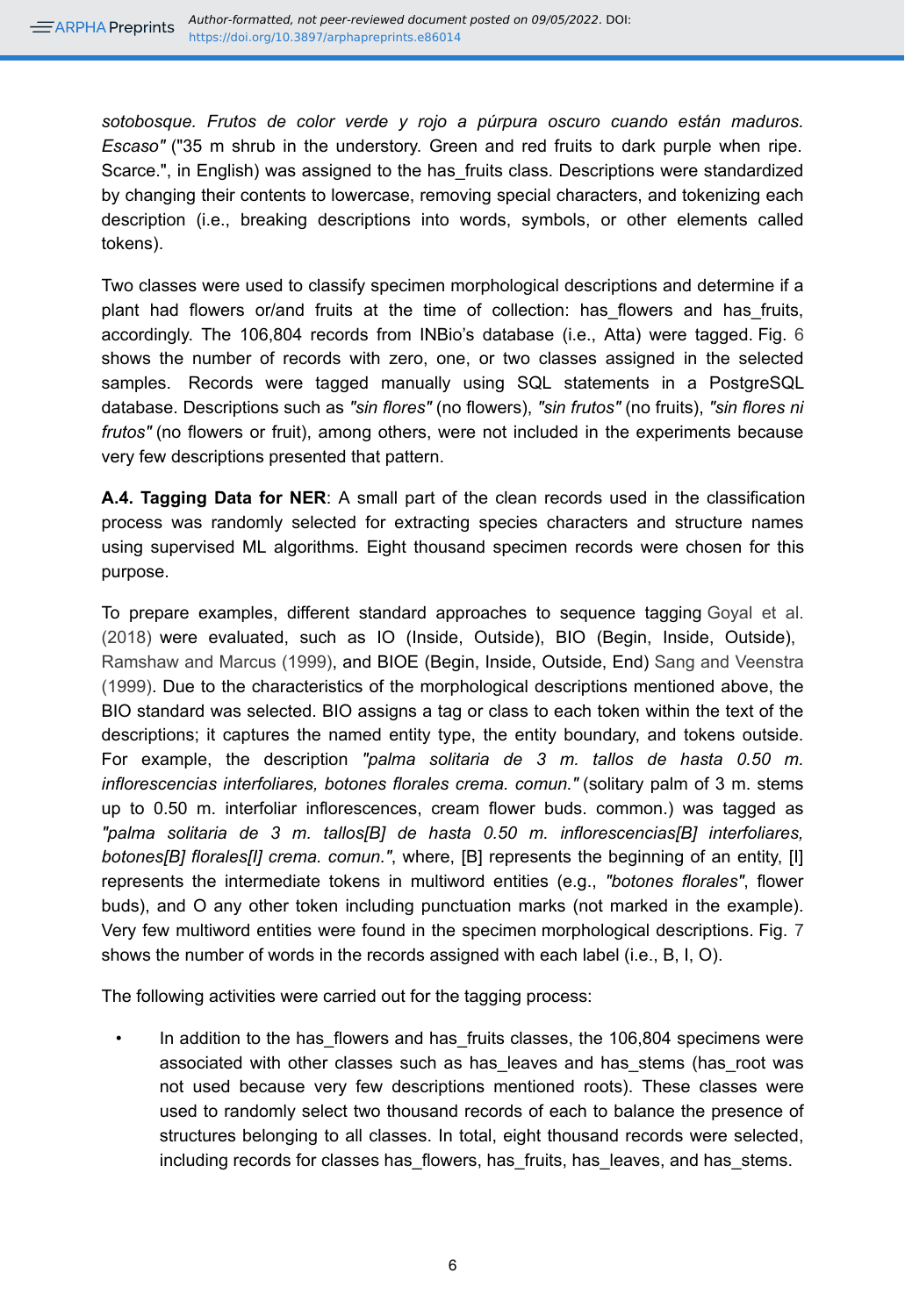- FreeLing v4.2 morphological analyzers and taggers [Padró and Stanilovsky \(2012\)](#page-14-7) were used for tokenizing, lemmatizing, and PoS-tagging (part-of-speech tagging) the morphological descriptions. PoS-tagging was used to semi-automatically assign a class (e.g., noun, adjective, verb, adverb, article) to each token. Most plant structures and characters correspond to nouns in sentences.
- Using the POS tags generated by FreeLing, each token was assigned a B, I, or O tag depending on its role in the sentence.
- Two thousand records randomly selected from the eight thousand were assigned to each team member to manually review the labels (4 team members).

## **B) Models Training and Evaluation Phase**

**B.1. Classification: Train Models using NB, SVC, and LR**: The Classification of morphological description involved 106,804 specimen records used for training and test models. The experiments were carried out using Python version 3 [Python Software](#page-15-10) [Foundation \(2021\),](#page-15-10) Scikit Learn version 0.24.2 [Pedregosa \(2011\)](#page-14-8), and the Natural Language Toolkit (NLTK) version 3.5 [Elhadad \(2010\).](#page-12-11)

The classification objective was to determine if each of the morphological descriptions of the specimens mentioned or not the presence of flowers or fruits, that is, to assign each description to the has flowers and/or has fruits classes. Each sample could be assigned to zero, one, or both classes; therefore, the classification problem corresponds to a multilabel classification task. The algorithms Multinomial Naive Bayes (NB) [Klampanos \(2009\),](#page-13-8) Linear Support Vector Classification (SVC) [Chang et al. \(2008\),](#page-12-12) and Logistic Regression (LR) [Bishop \(2006\)](#page-12-13) were used for the experiments.

The input to the models was a one-dimensional vector  $(x1, x2, \ldots, xn)$  with the morphological descriptions. Features were extracted from this 1D vector that was converted to a matrix of values using TF-IDF (Term Frequency-Inverse Document-Frequency) or the frequency of words occurring in the descriptions. With a lower and upper boundary of the range of (1,3) for different n-grams to be extracted.

To estimate the skill of the models on new data, ten-fold cross-validation was used with the function cross val score (Scikit Learn) in combination with the NB, SVC, and LR algorithms [Pedregosa \(2011\)](#page-14-8). The One-vs-Rest (OvR) strategy was applied to solve the problem of multi-label Classification. The parameters used with each of the algorithms were as follows: NB (with learn class prior probabilities equal to true and priors adjusted according to the data), SVC (with hinge loss function, tolerance equal to 1e-4, strength regularization inversely proportional to 1.0, calculate the intercept equal to true, multi-class strategy one-vs-res, and 1000 maximum number of iterations), and LR (with tolerance equal to 1e-4, L2 the norm of the penalty, strength regularization inversely proportional to 1.0, and lbfgs solver for optimization).

**B.2. NER: Train Models using HMM, CRFs, and BI-LSTM-CRF**: Out of the 106,804 specimen records, 8,000 were randomly selected, where 80% of the records were used for training while the remaining 20% were for testing the models. The training and testing of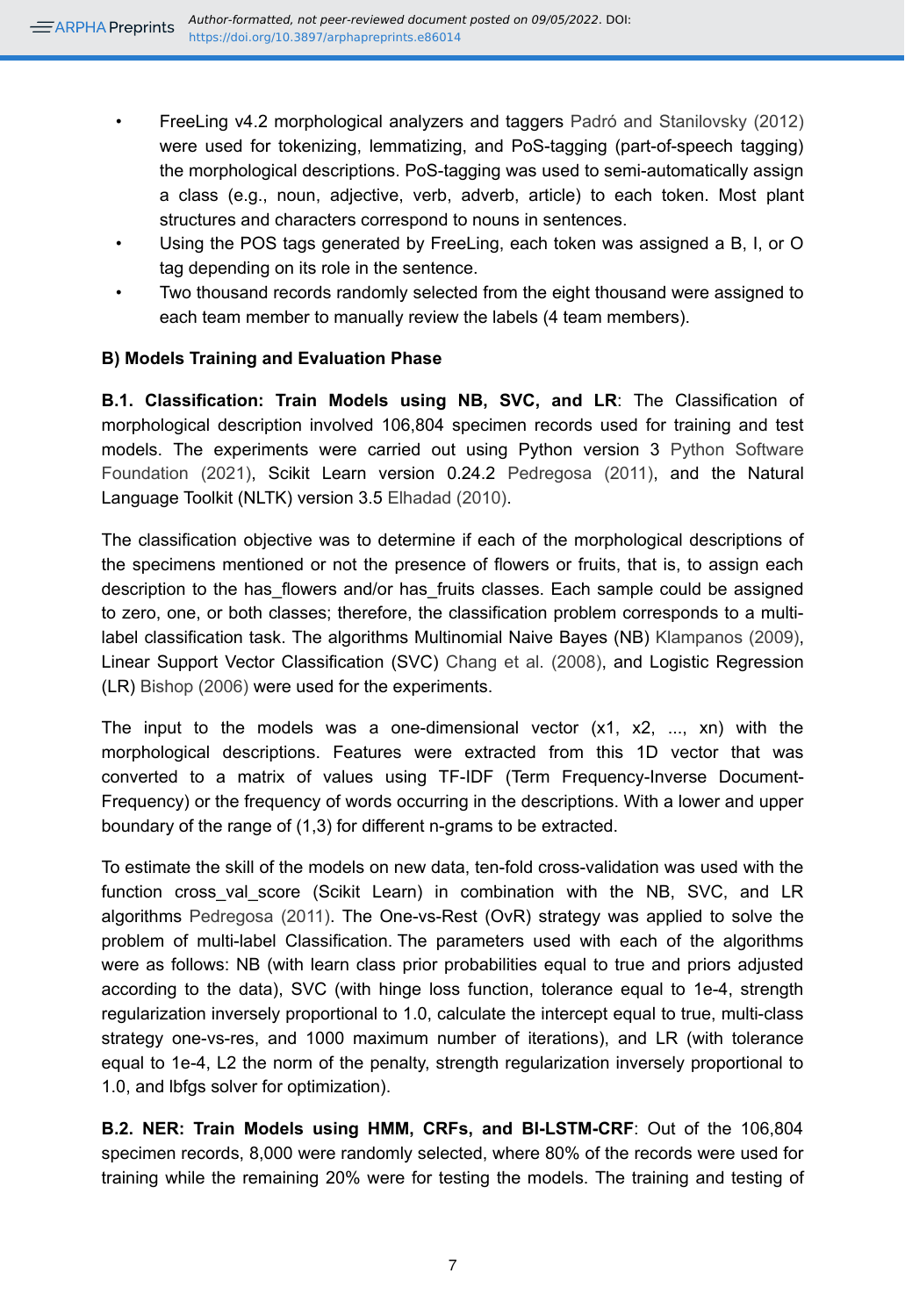the models were done using Python version 3 [Python Software Foundation \(2021\),](#page-15-10) Pomegranate 0.14.7 [Schreiber \(2018\)](#page-15-11) for HMM, Pytorch 1.8.1 [Paszke et al. \(2019\)](#page-14-9) for BI-LSTM-CRF, and Pycrfsuite [J and N \(2007\)](#page-13-9) for CRFs.

The aim of applying NER tagging to the data was to extract characters and structure names from morphological descriptions (e.g., flowers, trunk, color, height) where every token of a description was assigned a B, I, or O tag. With this purpose in mind, the algorithms CRFs [Lafferty et al. \(2001\),](#page-13-10) BI-LSTM-CRF [Huang et al. \(2015\),](#page-13-11) and HMM [Baum](#page-12-14) [and Petrie \(1966\)](#page-12-14) were used for NER tagging. The information considered relevant to train the models of CRFs and BI-LSTM-CRF was the token, its pos tag, and the label assigned; for the case of HMM, only the token and its label were considered.

In order to train the HMM model, bigram, sequence starting, and sequence ending counts were used to estimate the probability distribution and generate every state and transition that the model would use for its predictions.

The way the data were handled to train the CRFs model was to convert each token in the training data into a feature that would later be fed to the model. The characteristics considered for every word were the word itself, its last 3 letters, if it was a punctuation mark, or if it was a digit, its POS tag, and the first two letters of the POS tag. Each feature was processed using its own characteristics combined with the next and previous words in the sentence (if applicable). Afterward, the model was trained with the hyperparameters established in Table [1.](#page-23-0)

To train the BI-LSTM-CRF model, every word in the dataset was put into a dictionary that was later passed to the model; this had to be done with all records. The model worked with every sentence not as a string of words but as a tensor of their respective indexes in the word dictionary. After getting the data ready, the model ran a forward pass with the negative log-likelihood cost function, then computed the loss and gradients, and updated the model parameters. This process was done for every sentence in the training set for every epoch. The model was trained with the hyperparameters established in Table [2](#page-24-0).

**B.3. Models Evaluation (Accuracy, Precision, Recall, and F1 score):** The metrics generally used in classification and NER problems to evaluate the results are precision and recall [Dandapat \(2011\)](#page-12-15). They measure the percentage of correct classification and the completeness of the method, respectively. In addition, the accuracy and the F1-score (the harmonic mean between precision and recall) were computed.

# **Results**

This section presents a report of the experimental results for both classification and NER tests.

**Classification of morphological descriptions of specimens. Performance of the NB, SVC, and LR algorithms**: Fig. [1](#page-16-0) presents the general workflow of the project. Table [3](#page-25-0)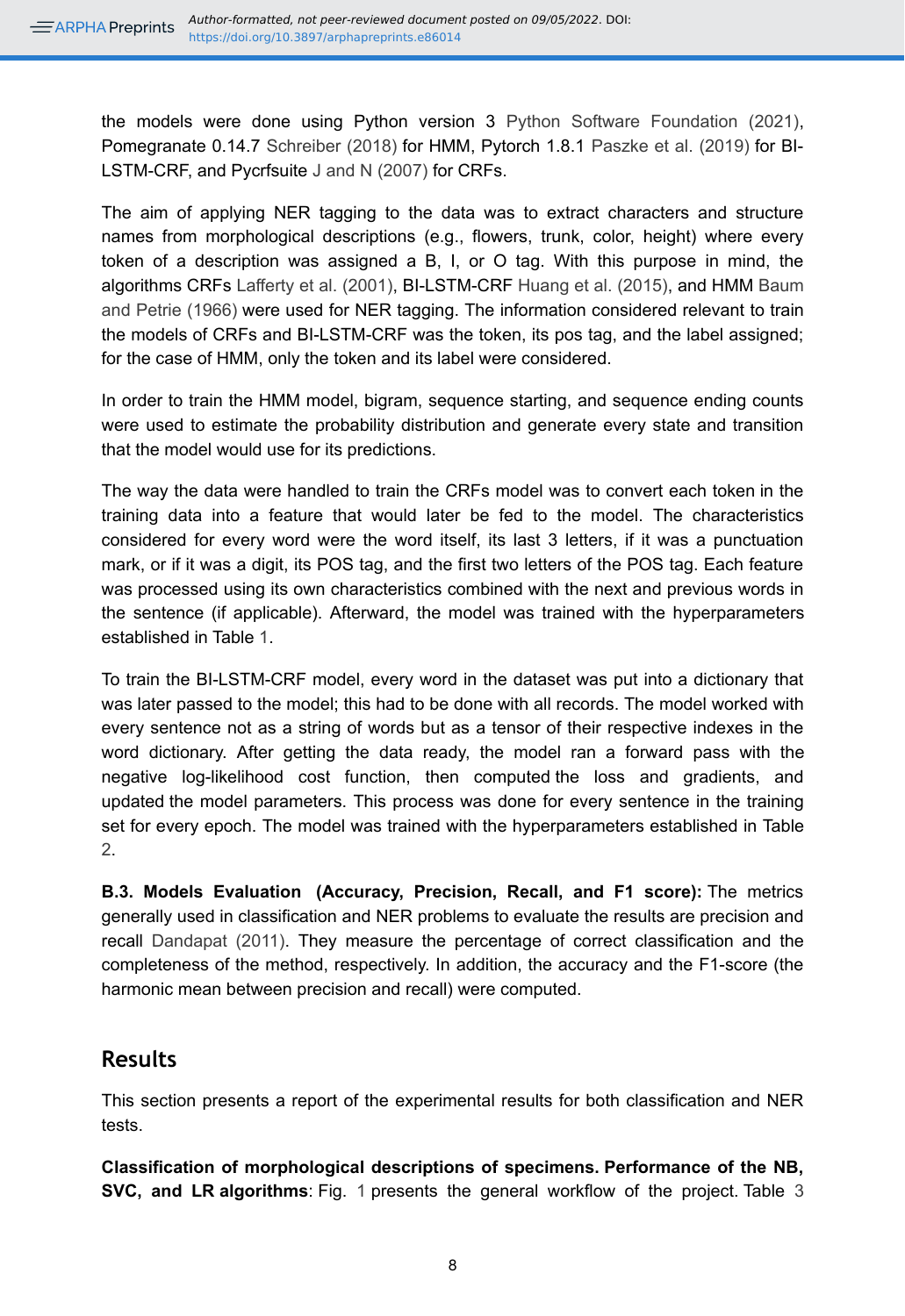gives examples of morphological descriptions obtained from the Atta database. After a cleaning process that involved removing duplicate records, specimens without morphological description, discarded specimens, descriptions written in English, and records with phrases such as *"sin flores"* (no flowers), *"sin futos"* (no fruits), *"sin flores ni frutos"* (no flowers or no fruit), among other issues in the data, 106,804 records were tagged for the experiments. Table [4](#page-26-0) presents the amount of specimen morphological descriptions distributed by class, the average length in characters of the descriptions, and the standard deviation. The objective of the experiment was to train models that could automatically associate the non-exclusive classes has flowers and has fruits to the morphological descriptions. Because each description can be assigned to more than one class, the One-vs-Rest (OvR) strategy was used with three traditional ML algorithms: NB, SVC, and LR.

Models' skills were estimated using ten-fold cross-validation to prevent overfitting and reduce bias. After executing the ten training sequences and tests of different models, metrics such as accuracy, precision, recall, and F1 score by algorithm and class were computed, and the average of the results was calculated. Table [5](#page-27-0) presents the results of the metrics used to estimate the model's skills.

**NER tagging of morphological descriptions. Performance of the CRFs, BI-LSTM-CRF, and HMM algorithms:** Records such as those shown in Table [6](#page-28-0) were used to test the models and data cleaning was similar to the one used in the classification experiments. Records that were duplicated, discarded, lacked a morphological description, or contained descriptions in English were not used in the research.

As seen in the examples the aim was to tag the entities that appeared in the specimen's description. With this purpose in mind CRFs, HMM, and BI-LSTM-CRF were used.

The Sklearn [Pedregosa \(2011\)](#page-14-8) library was used to get the metrics to evaluate every model's performance with the test data; including the accuracy, precision, recall, and F1 score. Table [7](#page-29-0) shows the results obtained by each model used in the NER experiment.

# **Discussion**

A successful workflow was tested with the current project to extract phenological data from morphological descriptions of botanical specimens. Some elements of the project to highlight are:

The results achieved in the classification experiments showed that was feasible and generalizable to other biological groups to use the specimen morphological descriptions to automatically obtain phenological data, which most of the time, is only available in text format. The SVC models surpassed NB and LR models with an average F1 score higher than 0.995 (Table [5](#page-27-0) compares the performance of SVC with two other ML methods). For more complex texts, more robust algorithms such as Recurrent Neural Networks - LSTM and Transformers can be applied.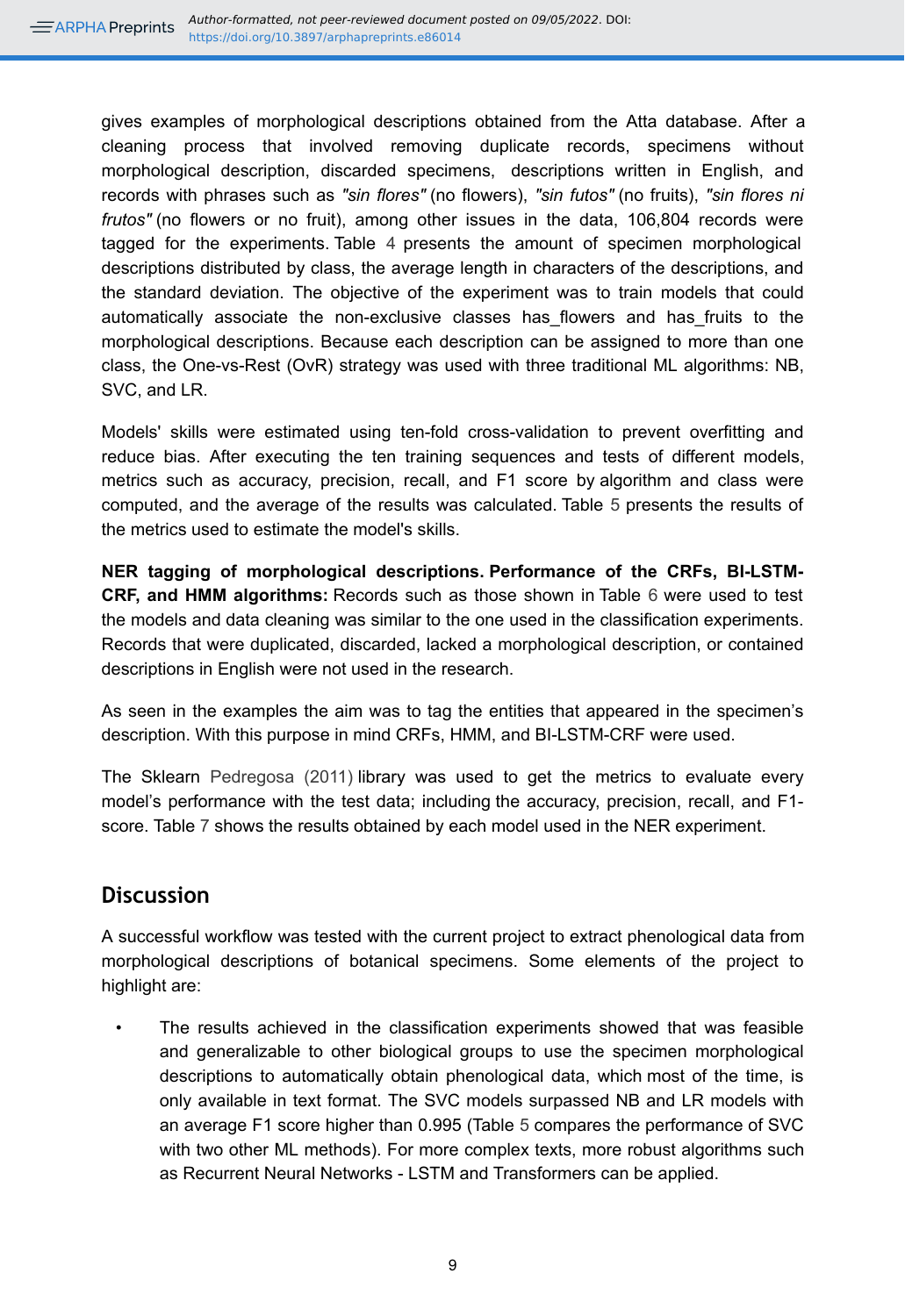- The NER experiments results showed that the HMM and CRFs model's performance had better results than the BI-LSTM-CRF model as shown in Table [7.](#page-29-0) The most significant difference between HMM and CRFs can be observed with the [I] tag results where CRFs outperform HMM in precision and F1-score while HMM surpassed CRFs in accuracy and recall. Otherwise, the models showed very similar results in the other two tags.
- Certain words in the Spanish vocabulary had mistaken pos tags, where FreeLing would often confuse nouns with similar-sounding verbs, for example, words like *"morado / morar"* (purple / dwell) or *"sépalo / sepa-lo"* (sepal / to know). This resulted in many words being mistagged and others being separated into two different words.
- The NER models had problems differentiating when an entity was composed by the name of an entity and an adjective (i.e., "frutos[B] maduros[I] rojos" - "red ripe fruit") and when that same adjective was used to describe the entity (i.e., "frutos[B] maduros" - "ripe fruits").
- The characteristics of descriptions could have influenced that FreeLing tools were not as effective in tagging nouns that are key elements to perform NER. This result made the manual review of the tagging text more time-consuming.
- Although classes were highly unbalanced in all experiments and the description length ranges from 4 to 952 characters, the model's performance was not affected. This was mainly due to the large amount of data used during the training phase and the characteristics of the descriptions.
- The data used were collected by INBio throughout the country, over a long time, and by more than 400 botanists and technicians, which gives an idea of how variable the descriptions were. Figures 4 and 5 present these data in detail.
- Most of the time, data of morphological descriptions of specimens is not shared in global networks that integrate biodiversity data, such as the Global Biodiversity Information Facility (GBIF), which could make it easier to carry out experiments integrating multiple sources and multiple languages.

# **Conclusions**

Phenological traits data such as the timing of plant leafing, flowering, and fruiting, have been suggested as indicators to measure how organisms respond to disturbances and changes in environmental conditions. This document has proposed a workflow that uses ML and NLP algorithms to integrate phenological data extracted from morphological descriptions in text format with other structured data available in specimen records (such as geographic coordinates, taxonomy, and collection date). The integrated data, combined with abiotic records (e.g., temperature, precipitation, and humidity), could enable users (e.g., decision-makers, researchers, biodiversity institutes) to answer questions related to the possible effects of environmental changes that occur in time and space on particular species.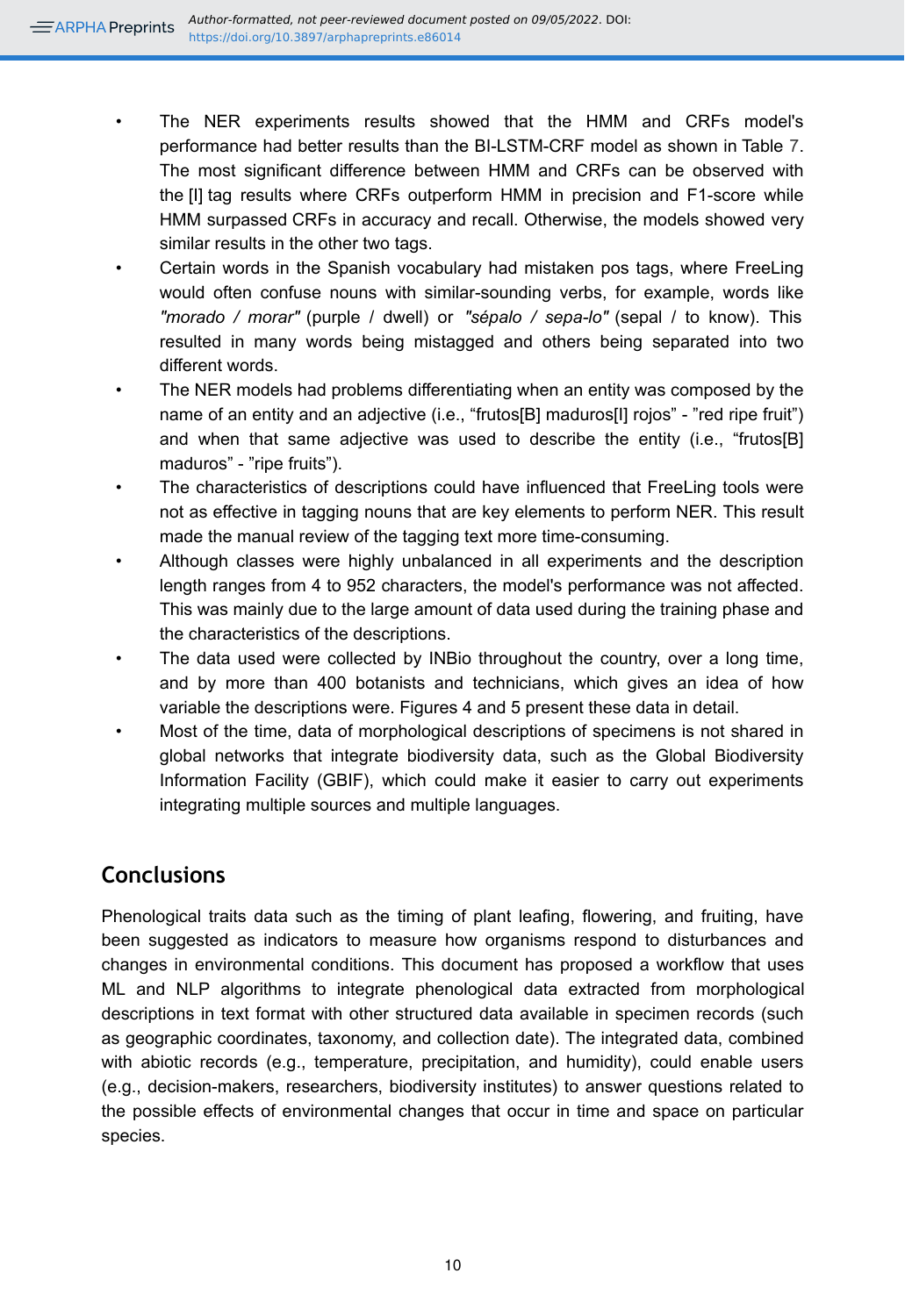As far as we know, this work is the first to apply ML algorithms to specimen morphological descriptions to extract phenological data on flowering and fruiting. Results showed that it is possible to classify specimen morphological descriptions with more than 99% success (F1 score) using a multi-label approach (with classes like has flowers and has fruits) and to extract the characters and structure names from descriptions with more than 98% success (F1-score) using NER.

Although models like the one proposed in this project achieve excellent results, it is crucial to consider that even though there are records of the planet's biodiversity that have been systematically collected over hundreds of years, the available data are strongly unbalanced regarding taxa, locality, time, and the number of individuals.

The results of this project can be used to generate baseline data to feed the Phenology EBV from morphological descriptions of specimens written in any language, among other applications. Although data about the event duration as proposed by the USA-National Ecological Observatory Network (NEON) [Jones et al. \(2014\)](#page-13-12) cannot be obtained from specimens, different authors present frameworks and ideas to feed the Phenology EBVs from specimen data ([Kissling et al. \(2018\),](#page-13-0) [Pereira et al. \(2016\)](#page-14-2)).

The proposed workflow can be applied to the morphological descriptions of specimens of different biological groups, and there are no restrictions on the language used. For biodiversity networks that integrate data from multiple sources using different languages, it is also vital to evaluate cross-lingual algorithms to alleviate the need to manually tag descriptions in a target language by leveraging tagged descriptions from other languages.

# **Data and Code**

Data from the National Biodiversity Institute of Costa Rica is used in this paper. The full dataset and documentation can be downloaded from [https://www.gbif.org/dataset/](https://www.gbif.org/dataset/3717f916-d983-4a81-bb13-5f91200871a6) [3717f916-d983-4a81-bb13-5f91200871a6.](https://www.gbif.org/dataset/3717f916-d983-4a81-bb13-5f91200871a6) Code for data cleaning and analysis is provided as part of the replication package. It is available at [https://github.com/colibri-itcr.](http://github.com/colibri-itcr)

# **References**

- <span id="page-11-0"></span>• Akella LM, Norton CN, Miller H (2012) NetiNeti: discovery of scientific names from text using machine learning methods. BMC Bioinformatics 13 (1). [https://doi.org/](https://doi.org/10.1186/1471-2105-13-211) [10.1186/1471-2105-13-211](https://doi.org/10.1186/1471-2105-13-211)
- <span id="page-11-1"></span>• Balhoff JP, Dahdul WM, Dececchi T, Lapp H, Mabee PM, Vision TJ (2014) Annotation of phenotypic diversity: decoupling data curation and ontology curation using Phenex. Journal of Biomedical Semantics 5 (1).<https://doi.org/10.1186/2041-1480-5-45>
- <span id="page-11-2"></span>• Barrios J, Molina A, Sierra-Alcocer R, Enrique D, Zenteno J (2015) A Text Mining Library for Biodiversity Literature in Spanish. International Journal of Computational Linguistics and Applications 6 (2).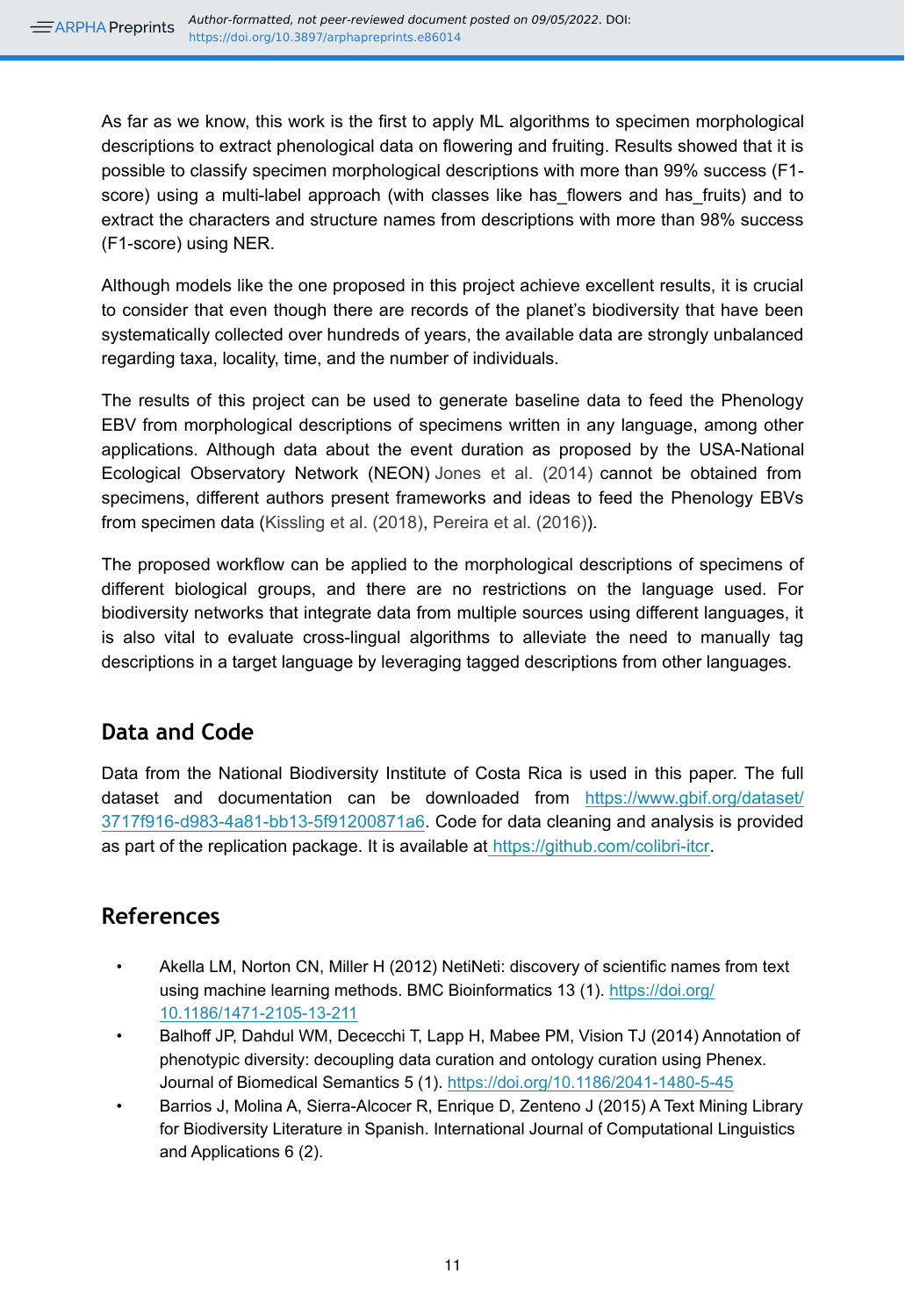- <span id="page-12-14"></span>• Baum L, Petrie T (1966) Statistical Inference for Probabilistic Functions of Finite State Markov Chains. The Annals of Mathematical Statistics 37 (6): 1554-1563. [https://](https://doi.org/10.1214/aoms/1177699147) [doi.org/10.1214/aoms/1177699147](https://doi.org/10.1214/aoms/1177699147)
- <span id="page-12-13"></span>• Bishop C (2006) Pattern Recognition and Machine Learning. . Information Science and Statistics. Springer
- <span id="page-12-1"></span>• Brummitt N, Regan E, Weatherdon L, Martin C, Geijzendorffer I, Rocchini D, Gavish Y, Haase P, Marsh C, Schmeller D (2017) Taking stock of nature: Essential biodiversity variables explained. Biological Conservation 213: 252-255. [https://doi.org/10.1016/](https://doi.org/10.1016/j.biocon.2016.09.006) [j.biocon.2016.09.006](https://doi.org/10.1016/j.biocon.2016.09.006)
- <span id="page-12-12"></span>• Chang K, Hsieh C, Wang X, Lin C (2008) LIBLINEAR: A Library for Large Linear Classification. Journal of Machine Learning Research 9.
- <span id="page-12-0"></span>• Convention on Biological Diversity (CBD) (2011) Strategic Plan for Biodiversity 2011-2020, Including Aichi Biodiversity Targets.<https://www.cbd.int/sp/>. Accessed on: 2021-9-01.
- <span id="page-12-6"></span>• Cui H (2012) CharaParser for fine-grained semantic annotation of organism morphological descriptions. Journal of the American Society for Information Science and Technology 63 (4): 738‑754. <https://doi.org/10.1002/asi.22618>
- <span id="page-12-7"></span>• Cui H (2013) MARTT: Automatic Markup of Taxonomic Descriptions with XML. Proceedings of the Annual Conference of CAIS / Actes du congrès annuel de l'ACSI <https://doi.org/10.29173/cais277>
- <span id="page-12-3"></span>• Cunningham H, Maynard D, Bontcheva K, Tablan V (2011) GATE: an architecture for development of robust HLT applications. Associate Computer Linguistics.
- <span id="page-12-4"></span>• Curry G, Connor R (2016) Automated Extraction of Biodiversity Data from Taxonomic Descriptions. Biodiversity Databases63‑81. <https://doi.org/10.1201/9781439832547-6>
- <span id="page-12-15"></span>• Dandapat S (2011) Nitin Indurkhya and Fred J. Damerau (eds): Handbook of Natural Language Processing (second edition). Machine Translation 25 (4): 377-381. [https://](https://doi.org/10.1007/s10590-011-9117-6) [doi.org/10.1007/s10590-011-9117-6](https://doi.org/10.1007/s10590-011-9117-6)
- <span id="page-12-8"></span>• Dang H, Lawrence C (2014) Allerdictor: fast allergen prediction using text classification techniques. Bioinformatics 30 (8): 1120‑1128. [https://doi.org/10.1093/bioinformatics/](https://doi.org/10.1093/bioinformatics/btu004) [btu004](https://doi.org/10.1093/bioinformatics/btu004)
- <span id="page-12-10"></span>• Demichelis F, Magni P, Piergiorgi P, Rubin MA, Bellazzi R (2006) A hierarchical Naïve Bayes Model for handling sample heterogeneity in classification problems: an application to tissue microarrays. BMC Bioinformatics 7 (1). [https://doi.org/](https://doi.org/10.1186/1471-2105-7-514) [10.1186/1471-2105-7-514](https://doi.org/10.1186/1471-2105-7-514)
- <span id="page-12-9"></span>• D JP (2020) Philippine Twitter Sentiments during Covid-19 Pandemic using Multinomial Naïve-Bayes. International Journal of Advanced Trends in Computer Science and Engineering 9 (1.3): 408‑412. <https://doi.org/10.30534/ijatcse/2020/6491.32020>
- <span id="page-12-5"></span>• Duan H, Hei Y, Cui Z (2013) Heuristics based semantics annotation of biodiversity documents in Chinese. Chinese Library Information Science
- <span id="page-12-11"></span>• Elhadad M (2010) Natural Language Processing with Python Steven Bird, Ewan Klein, and Edward Loper (University of Melbourne, University of Edinburgh, and BBN Technologies) Sebastopol, CA: O'Reilly Media, 2009, xx+482 pp; paperbound, ISBN 978-0-596-51649-9, \$44.99; on-line free of charge at nltk.org/book. Computational Linguistics 36 (4): 767‑771. [https://doi.org/10.1162/coli\\_r\\_00022](https://doi.org/10.1162/coli_r_00022)
- <span id="page-12-2"></span>• Geijzendorffer I, Regan E, Pereira H, Brotons L, Brummitt N, Gavish Y, Haase P, Martin C, Mihoub J, Secades C, Schmeller D, Stoll S, Wetzel F, Walters M (2015) Bridging the gap between biodiversity data and policy reporting needs: An Essential Biodiversity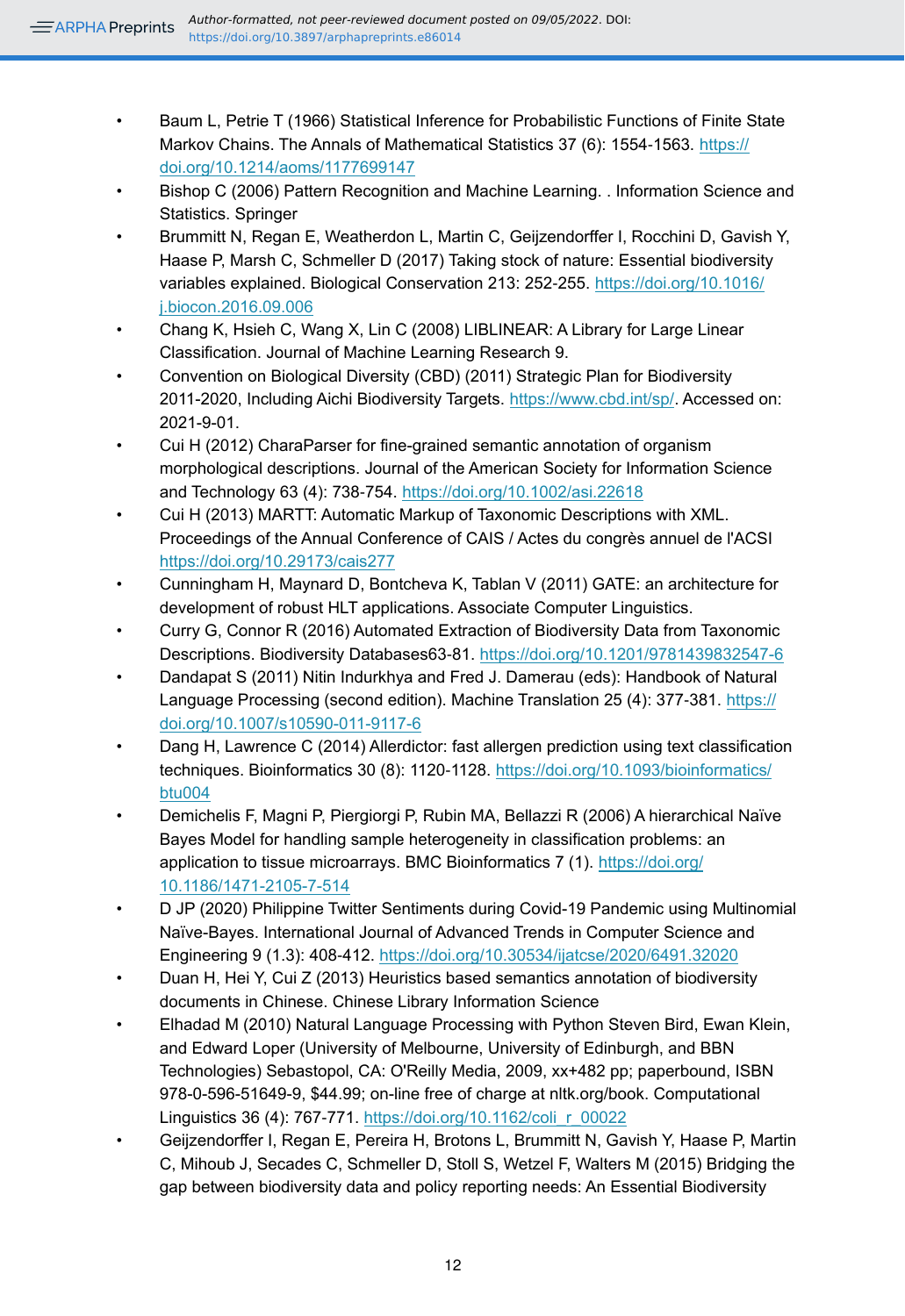Variables perspective. Journal of Applied Ecology 53 (5): 1341-1350. [https://doi.org/](https://doi.org/10.1111/1365-2664.12417) [10.1111/1365-2664.12417](https://doi.org/10.1111/1365-2664.12417)

- <span id="page-13-3"></span>• Gerner M, Nenadic G, Bergman CM (2010) LINNAEUS: A species name identification system for biomedical literature. BMC Bioinformatics 11 (1). [https://doi.org/](https://doi.org/10.1186/1471-2105-11-85) [10.1186/1471-2105-11-85](https://doi.org/10.1186/1471-2105-11-85)
- <span id="page-13-7"></span>• Goyal A, Gupta V, Kumar M (2018) Recent Named Entity Recognition and Classification techniques: A systematic review. Computer Science Review 29: 21‑43. [https://doi.org/](https://doi.org/10.1016/j.cosrev.2018.06.001) [10.1016/j.cosrev.2018.06.001](https://doi.org/10.1016/j.cosrev.2018.06.001)
- <span id="page-13-1"></span>• Hardisty A, Michener W, Agosti D, Alonso García E, Bastin L, Belbin L, Bowser A, Buttigieg PL, Canhos DL, Egloff W, De Giovanni R, Figueira R, Groom Q, Guralnick R, Hobern D, Hugo W, Koureas D, Ji L, Los W, Manuel J, Manset D, Poelen J, Saarenmaa H, Schigel D, Uhlir P, Kissling WD (2019) The Bari Manifesto: An interoperability framework for essential biodiversity variables. Ecological Informatics 49: 22-31. [https://](https://doi.org/10.1016/j.ecoinf.2018.11.003) [doi.org/10.1016/j.ecoinf.2018.11.003](https://doi.org/10.1016/j.ecoinf.2018.11.003)
- <span id="page-13-2"></span>• Hobern D, Miller J (2019) An alliance for biodiversity knowledge: Rethinking international collaboration in biodiversity informatics. Biodiversity Information Science and Standards [3 https://doi.org/10.3897/biss.3.37324](https://doi.org/10.3897/biss.3.37324)
- <span id="page-13-11"></span>• Huang Z, Xu W, Yu K (2015) Bidirectional LSTM-CRF Models for Sequence Tagging . arXiv. Cornell University URL:<https://arxiv.org/abs/1508.01991v1>
- <span id="page-13-12"></span>• Jones K, Elmendorf S, Enquist C, Rosemartin A, Thorpe A, Weltzin J, Brown J, Powers L, Wee B (2014) Using Essential Biodiversity Variables (EBVs) as a framework for coordination across research and monitoring networks: A case study with phenology. . In: National Ecological Observatory Network (Ed.) Conference: 99th ESA Annual Convention 2014, 2014. 99th ESA Annual Convention.
- <span id="page-13-9"></span>• J W, N O (2007) crfsuite: Conditional Random Fields for Labelling Sequential Data in Natural Language Processing based on CRFsuite: a fast implementation of Conditional Random Fields (CRFs). R package version 0.1. URL:<https://github.com/bnosac/crfsuite>
- <span id="page-13-0"></span>• Kissling WD, Walls R, Bowser A, Jones M, Kattge J, Agosti D, Amengual J, Basset A, van Bodegom P, Cornelissen JC, Denny E, Deudero S, Egloff W, Elmendorf S, Alonso García E, Jones K, Jones O, Lavorel S, Lear D, Navarro L, Pawar S, Pirzl R, Rüger N, Sal S, Salguero-Gómez R, Schigel D, Schulz K, Skidmore A, Guralnick R (2018) Towards global data products of Essential Biodiversity Variables on species traits. Nature Ecology & Evolution 2 (10): 1531‑1540. [https://doi.org/10.1038/](https://doi.org/10.1038/s41559-018-0667-3) [s41559-018-0667-3](https://doi.org/10.1038/s41559-018-0667-3)
- <span id="page-13-8"></span>• Klampanos I (2009) Manning Christopher, Prabhakar Raghavan, Hinrich Schütze: Introduction to information retrieval. Information Retrieval 12 (5): 609‑612. [https://](https://doi.org/10.1007/s10791-009-9096-x) [doi.org/10.1007/s10791-009-9096-x](https://doi.org/10.1007/s10791-009-9096-x)
- <span id="page-13-5"></span>• Koning D, Sarkar IN, Moritz T (2005) TaxonGrab: Extracting Taxonomic Names From Text. Biodiversity Informatics 2<https://doi.org/10.17161/bi.v2i0.17>
- <span id="page-13-10"></span>• Lafferty J, McCallum A, Pereira FN (2001) Conditional Random Fields: Probabilistic Models for Segmenting and Labeling Sequence Data. Scholarly Commons, University of Pennsylvania.
- <span id="page-13-4"></span>• Leary P (2014) TaxonFinder. [Available: http://taxonfinder.org/about](http://Available:%20http://taxonfinder.org/about). Accessed on: 2020-10-12.
- <span id="page-13-6"></span>• Le Guillarme N, Thuiller W (2021) TaxoNERD: deep neural models for the recognition of taxonomic entities in theecological and evolutionary literature. bioRxiv [https://doi.org/](https://doi.org/10.1101/2021.06.08.444426) [10.1101/2021.06.08.444426](https://doi.org/10.1101/2021.06.08.444426)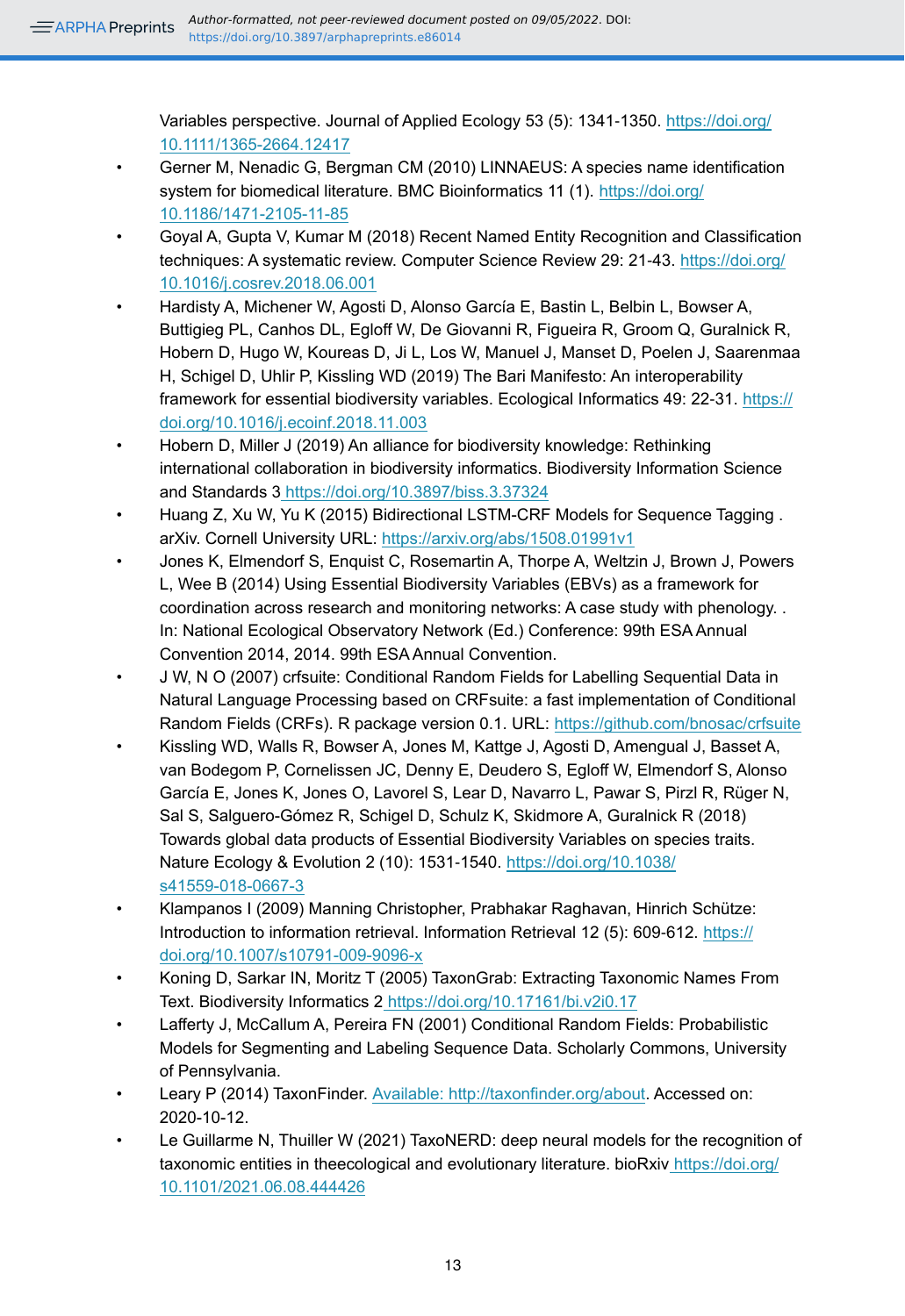- <span id="page-14-4"></span>• Miralles A, Bruy T, Wolcott K, Scherz MD, Begerow D, Beszteri B, Bonkowski M, Felden J, Gemeinholzer B, Glaw F, Glöckner FO, Hawlitschek O, Kostadinov I, Nattkemper TW, Printzen C, Renz J, Rybalka N, Stadler M, Weibulat T, Wilke T, Renner SS, Vences M (2020) Repositories for Taxonomic Data: Where We Are and What is Missing. Systematic Biology 69 (6): 1231‑1253. <https://doi.org/10.1093/sysbio/syaa026>
- <span id="page-14-10"></span>• Morales J (2005) Studies in the neotropical apocynaceae XIX: The family apocynaceae (Rauvolfioideae, Apocynoideae) in Costa Rica. Darwiniana 43: 90‑191.
- <span id="page-14-5"></span>• Mora M, Araya J (2018) Semi-automatic Extraction of Plants Morphological Characters from Taxonomic Descriptions Written in Spanish. Biodiversity Data Journal 6 [https://](https://doi.org/10.3897/bdj.6.e21282) [doi.org/10.3897/bdj.6.e21282](https://doi.org/10.3897/bdj.6.e21282)
- <span id="page-14-11"></span>• National Commission for Biodiversity Management (CONAGEBIO), Ministry of Environment and Energy (MINAE) Costa Rica. (2018) BiodataCR. National Biodiversity Infrastructure for the Management of Knowledge and Information on Biodiversity. <https://www.chmcostarica.go.cr/node/256>. Accessed on: 2021-9-10.
- <span id="page-14-7"></span>• Padró L, Stanilovsky E (2012) FreeLing 3.0: Towards Wider Multilinguality. Proceedings of the Language Resources and Evaluation Conference (LREC 2012) ELRA, Istanbul, Turkey.
- <span id="page-14-6"></span>• Pan Y, Gao H, Lin H, Liu Z, Tang L, Li S (2018) Identification of Bacteriophage Virion Proteins Using Multinomial Naïve Bayes with g-Gap Feature Tree. International Journal of Molecular Sciences 19 (6). <https://doi.org/10.3390/ijms19061779>
- <span id="page-14-3"></span>• Parliamentary Office of Science and Technology, UK Parliament (2021) Biodiversity indicators. UK Parliament
- <span id="page-14-9"></span>• Paszke A, Gross S, Massa F, Lerer A, Bradbury J, Chanan G, Killeen T, Lin Z, Gimelshein N, Antiga L, Desmaison A, Kopf A, Yang E, DeVito Z, Raison M, Tejani A, Chilamkurthy S, Steiner B, Fang L, Bai J, Chintala S (2019) PyTorch: An Imperative Style, High-Performance Deep Learning Library. In Advances in Neural Information Processing Systems 32.8024‑8035. URL: [http://papers.neurips.cc/paper/9015-pytorch](http://papers.neurips.cc/paper/9015-pytorch-an-imperative-style-high-performance-deep-learning-library.pdf)[an-imperative-style-high-performance-deep-learning-library.pdf](http://papers.neurips.cc/paper/9015-pytorch-an-imperative-style-high-performance-deep-learning-library.pdf)
- <span id="page-14-8"></span>• Pedregosa (2011) Machine Learning in Python. JMLR 12: 2825‑2830.
- <span id="page-14-2"></span>• Pereira H, Belnap J, Böhm M, Brummitt N, Garcia-Moreno J, Gregory R, Martin L, Peng C, Proença V, Schmeller D, van Swaay C (2016) Monitoring Essential Biodiversity Variables at the Species Level. The GEO Handbook on Biodiversity Observation Networks79‑105. [https://doi.org/10.1007/978-3-319-27288-7\\_4](https://doi.org/10.1007/978-3-319-27288-7_4)
- <span id="page-14-0"></span>• Pereira HM, Ferrier S, Walters M, Geller GN, Jongman RHG, Scholes RJ, Bruford MW, Brummitt N, Butchart SHM, Cardoso AC, Coops NC, Dulloo E, Faith DP, Freyhof J, Gregory RD, Heip C, Höft R, Hurtt G, Jetz W, Karp DS, McGeoch MA, Obura D, Onoda Y, Pettorelli N, Reyers B, Sayre R, Scharlemann JPW, Stuart SN, Turak E, Walpole M, Wegmann M, et al. (2013) Essential Biodiversity Variables. Science 339 (6117): 277‑278. <https://doi.org/10.1126/science.1229931>
- <span id="page-14-1"></span>• Pettorelli N, Wegmann M, Skidmore A, Mücher S, Dawson T, Fernandez M, Lucas R, Schaepman M, Wang T, O'Connor B, Jongman RG, Kempeneers P, Sonnenschein R, Leidner A, Böhm M, He K, Nagendra H, Dubois G, Fatoyinbo T, Hansen M, Paganini M, de Klerk H, Asner G, Kerr J, Estes A, Schmeller D, Heiden U, Rocchini D, Pereira H, Turak E, Fernandez N, Lausch A, Cho M, Alcaraz-Segura D, McGeoch M, Turner W, Mueller A, St-Louis V, Penner J, Vihervaara P, Belward A, Reyers B, Geller G (2016) Framing the concept of satellite remote sensing essential biodiversity variables: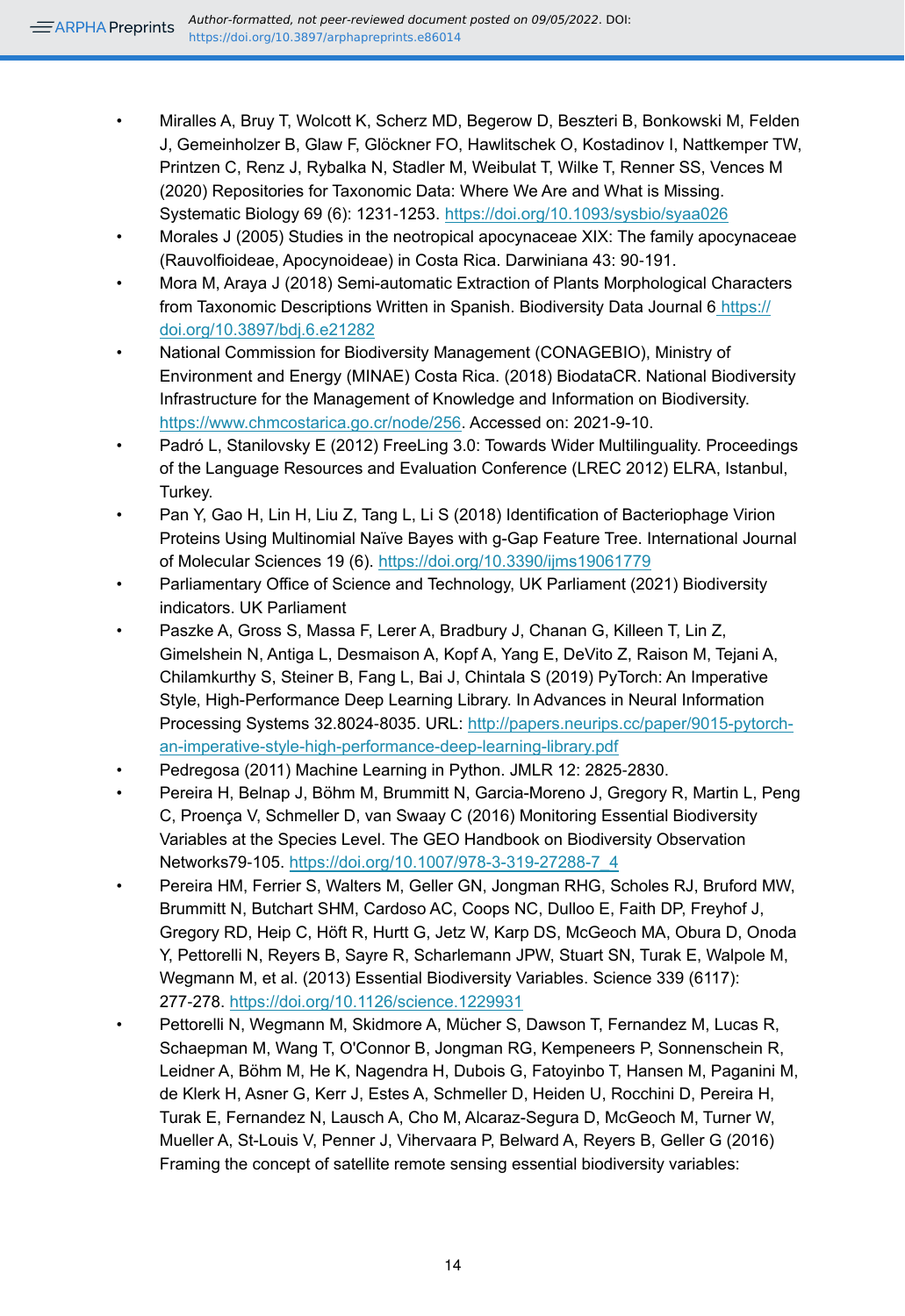challenges and future directions. Remote Sensing in Ecology and Conservation 2 (3): 122‑131. <https://doi.org/10.1002/rse2.15>

- <span id="page-15-10"></span>• Python Software Foundation (2021) Python Language Reference, version 3. Available at . [http://www.python.org.](http://www.python.org) Accessed on: 2020-3-01.
- <span id="page-15-8"></span>• Ramshaw LA, Marcus MP (1999) Text Chunking Using Transformation-Based Learning. Text, Speech and Language Technology157‑176. [https://doi.org/](https://doi.org/10.1007/978-94-017-2390-9_10) [10.1007/978-94-017-2390-9\\_10](https://doi.org/10.1007/978-94-017-2390-9_10)
- <span id="page-15-7"></span>• Rössler M (2004) Adapting an NER-system for German to the biomedical domain. Proceedings of the International Joint Workshop on Natural Language Processing in Biomedicine and its Applications - JNLPBA '04 [https://doi.org/](https://doi.org/10.3115/1567594.1567615) [10.3115/1567594.1567615](https://doi.org/10.3115/1567594.1567615)
- <span id="page-15-9"></span>Sang E, Veenstra J (1999) Representing text chunks. Proceedings of the ninth conference on European chapter of the Association for Computational Linguistics <https://doi.org/10.3115/977035.977059>
- <span id="page-15-5"></span>• Sautter G, Böhm K, Agosti D (2006) A combining approach to find all taxon names (FAT). Biodiversity Informatics 3<https://doi.org/10.17161/bi.v3i0.34>
- <span id="page-15-6"></span>• Sautter G, Böhm K, Agosti D (2012) Semi-automated xml markup of biosystematic legacy literature with the Goldengate editor. Biocomputing 200[7 https://doi.org/](https://doi.org/10.1142/9789812772435_0037) [10.1142/9789812772435\\_0037](https://doi.org/10.1142/9789812772435_0037)
- <span id="page-15-3"></span>• Schneider F, Fichtmueller D, Gossner M, Güntsch A, Jochum M, König‐Ries B, Le Provost G, Manning P, Ostrowski A, Penone C, Simons N (2019) Towards an ecological trait‐data standard. Methods in Ecology and Evolution 10 (12): 2006‑2019. [https://](https://doi.org/10.1111/2041-210x.13288) [doi.org/10.1111/2041-210x.13288](https://doi.org/10.1111/2041-210x.13288)
- <span id="page-15-11"></span>Schreiber J (2018) Pomegranate: fast and flexible probabilistic modeling in python. Journal of Machine Learning Research 18 (164): 1‑6.
- <span id="page-15-0"></span>• Secretariat of the Convention on Biological Diversity (2020) Global Biodiversity Outlook 5. URL: <https://www.cbd.int/gbo5>
- <span id="page-15-2"></span>• Skidmore A, Pettorelli N, Coops N, Geller G, Hansen M, Lucas R, Mücher C, O'Connor B, Paganini M, Pereira HM, Schaepman M, Turner W, Wang T, Wegmann M (2015) Environmental science: Agree on biodiversity metrics to track from space. Nature 523 (7561): 403‑405. <https://doi.org/10.1038/523403a>
- <span id="page-15-1"></span>• Turak E, Brazill-Boast J, Cooney T, Drielsma M, DelaCruz J, Dunkerley G, Fernandez M, Ferrier S, Gill M, Jones H, Koen T, Leys J, McGeoch M, Mihoub J, Scanes P, Schmeller D, Williams K (2017) Using the essential biodiversity variables framework to measure biodiversity change at national scale. Biological Conservation 213: 264‑271. <https://doi.org/10.1016/j.biocon.2016.08.019>
- <span id="page-15-4"></span>• Wei Q, Heidorn PB, Freeland C (2010) Name Matters: Taxonomic Name Recognition in Biodiversity Heritage Library. Method[s https://doi.org/10.1.1.167.2176](https://doi.org/10.1.1.167.2176)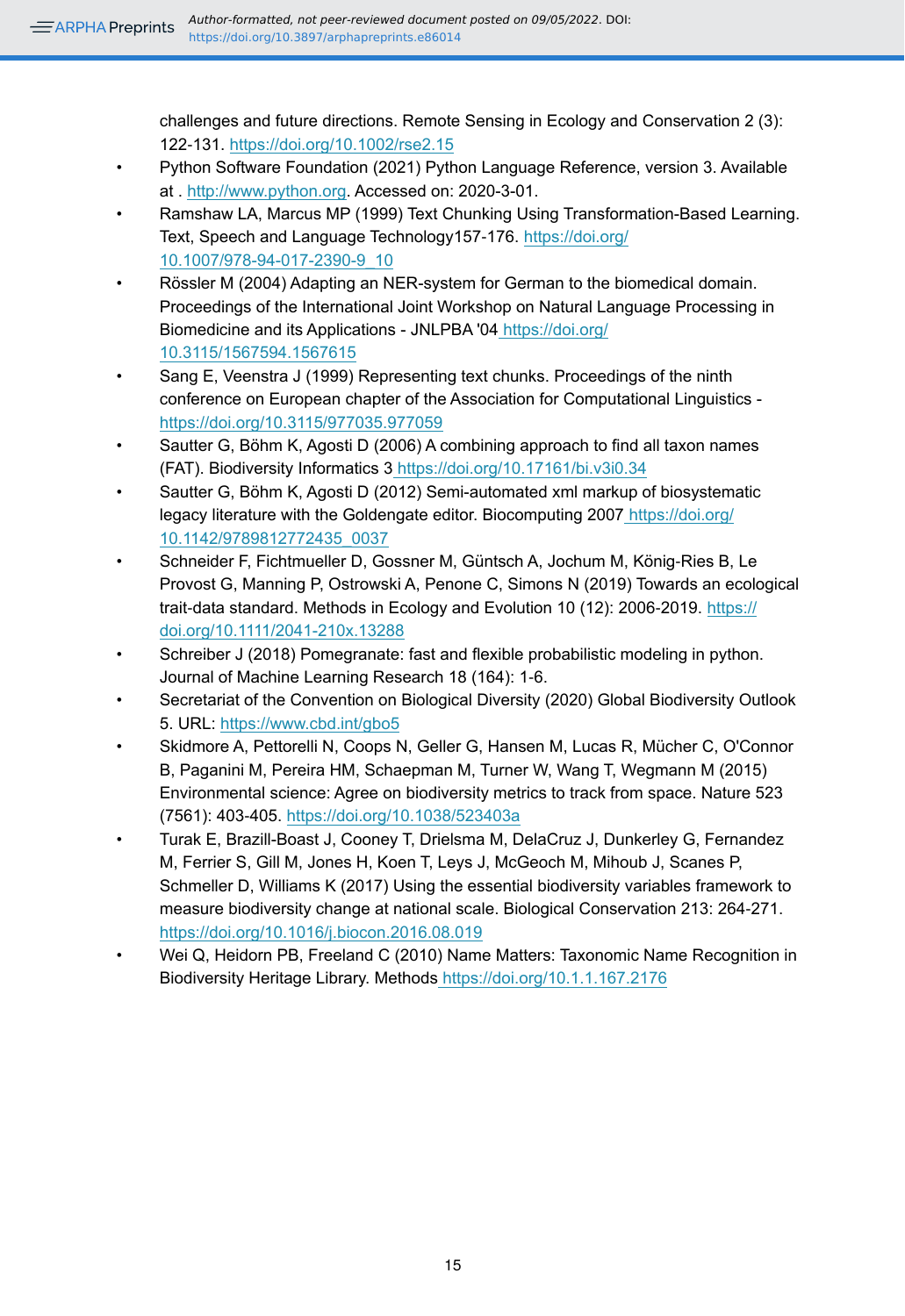*Author-formatted, not peer-reviewed document posted on 09/05/2022*. DOI:  $\equiv$  ARPHA Preprints https://doi.org/10.3897/arphapreprints.e86014

<span id="page-16-0"></span>

#### Figure 1.

The proposed general workflow includes two phases: A) Data Selection and Preprocessing using the Atta database (INBio). First, the data were cleaned by removing duplicate records, records written in English, and null morphological descriptions, among other processes. Then, two data sets were selected for the next phase, one for Classification and one for NER. Those data sets were used for training and test activities. B) During Models Training and Test phase, models were generated using algorithms such as: Multinomial Naive Bayes (NB), Linear Support Vector Classification (SVC), and Logistic Regression (LR) for Classification and Hidden Markov Model (HMM), Conditional Random Fields (CRF), and Bidirectional Long Short Term Memory Networks with CRF (BI-LSTM-CRF) for NER. Metrics like accuracy, precision, recall, and F1 score were used to test them.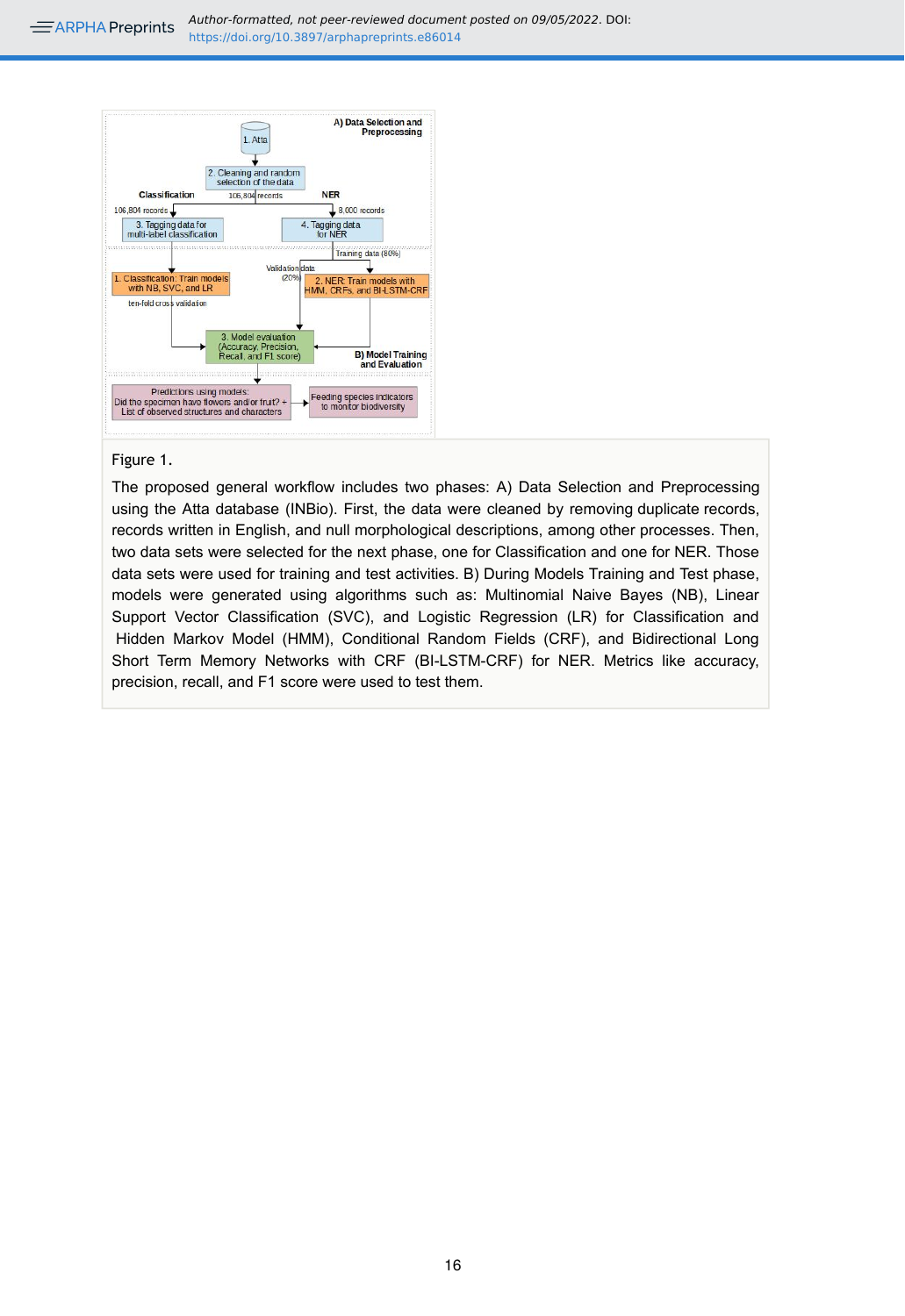*Author-formatted, not peer-reviewed document posted on 09/05/2022*. DOI:  $\equiv$  ARPHA Preprints https://doi.org/10.3897/arphapreprints.e86014

<span id="page-17-0"></span>

## Figure 2.

Specimen from INBio's collection shows the morphological description of a holotype of Stemmadenia abbreviata J. F. Morales, Novon 9(2): 236. 1999. TYPE. Costa Rica. Heredia: La Selva, OTS Field Station on the Río Peje, April 13, 1982, B. Hammel 11680 (holotype, INB) [Morales \(2005\)](#page-14-10).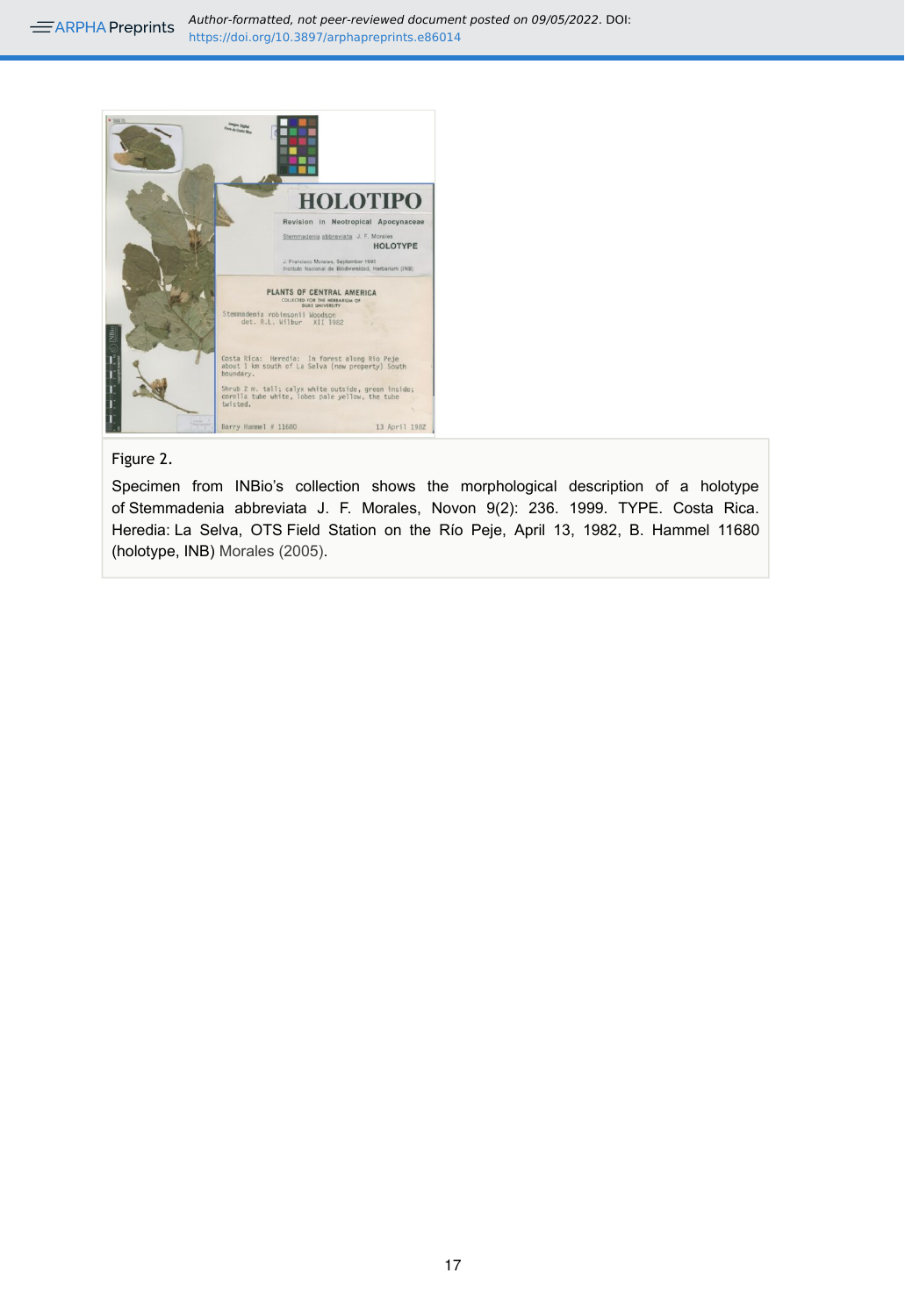*Author-formatted, not peer-reviewed document posted on 09/05/2022*. DOI: https://doi.org/10.3897/arphapreprints.e86014

<span id="page-18-0"></span>

# Figure 3.

Collection sites of INBio's herbarium specimens currently available at the data portal of the [National Commission for Biodiversity Management \(CONAGEBIO\), Ministry of Environment](#page-14-11) [and Energy \(MINAE\) Costa Rica. \(2018\)](#page-14-11).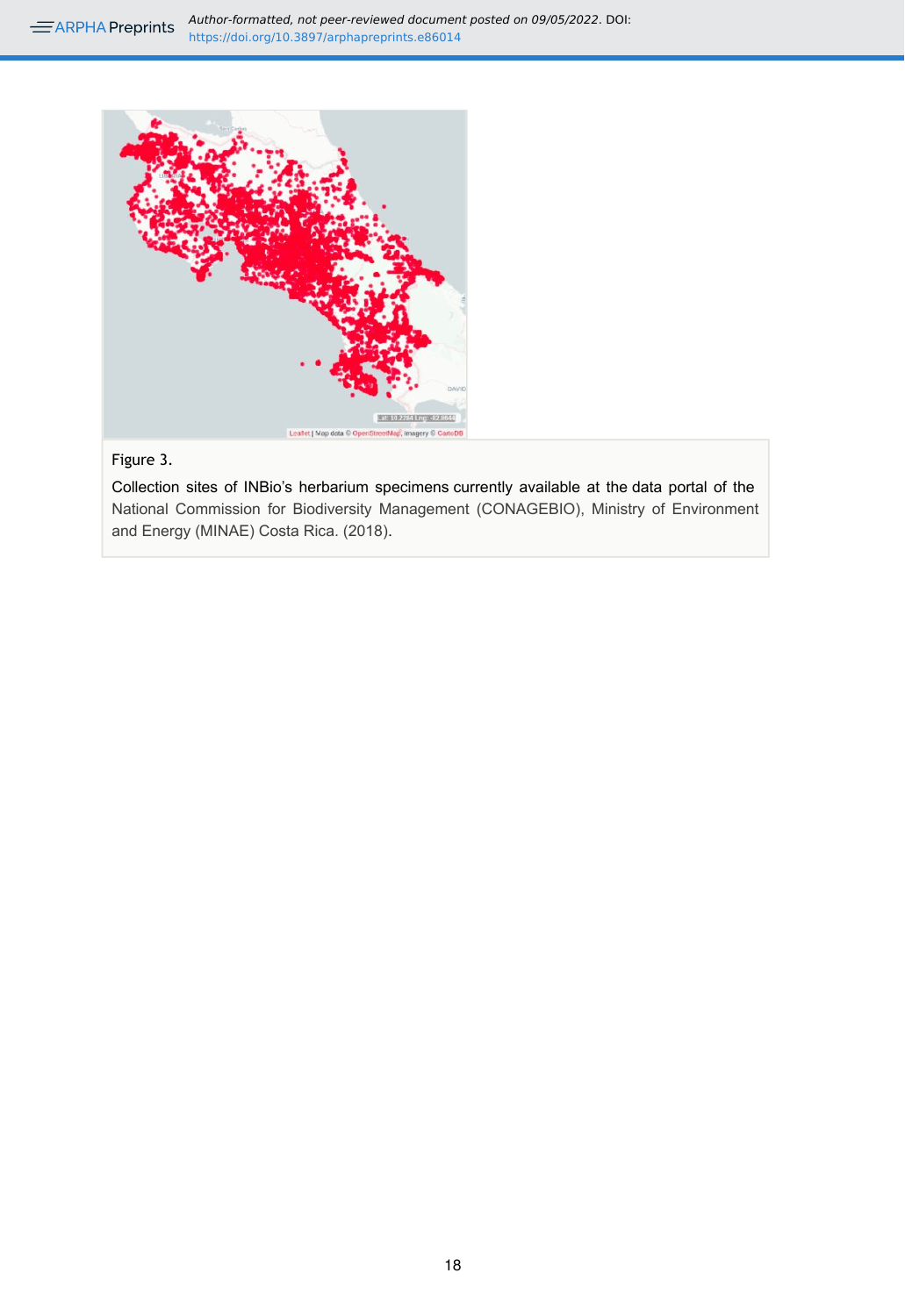<span id="page-19-0"></span>

## Figure 4.

Histogram of records by year of collection. Years with few records, from 1892 to 1981, were excluded in the graph (i.e., 110 specimen records were not taken into consideration).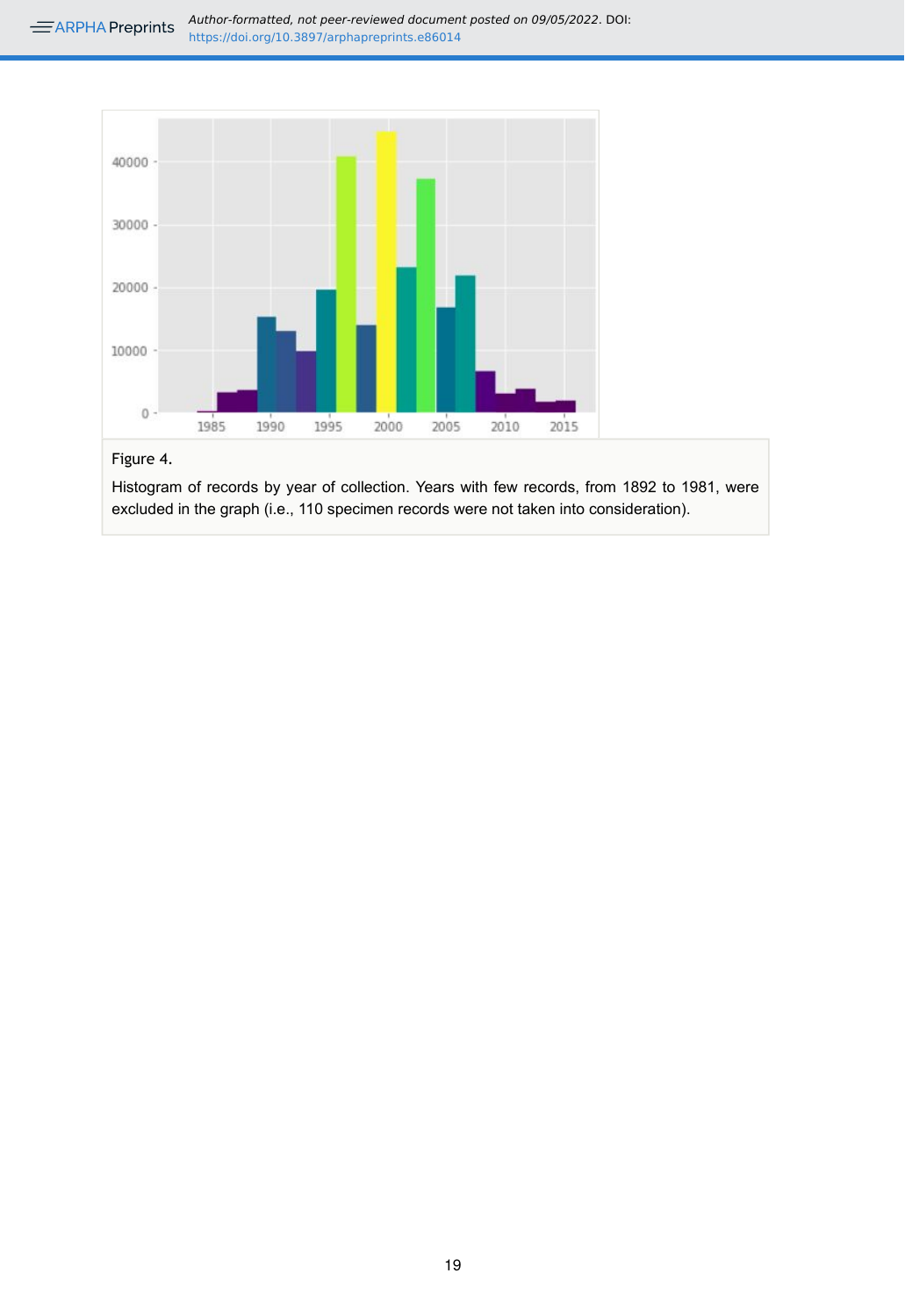<span id="page-20-0"></span>

## Figure 5.

Histogram of the number of characters, including blanks, in specimen morphological descriptions from the INBio herbarium.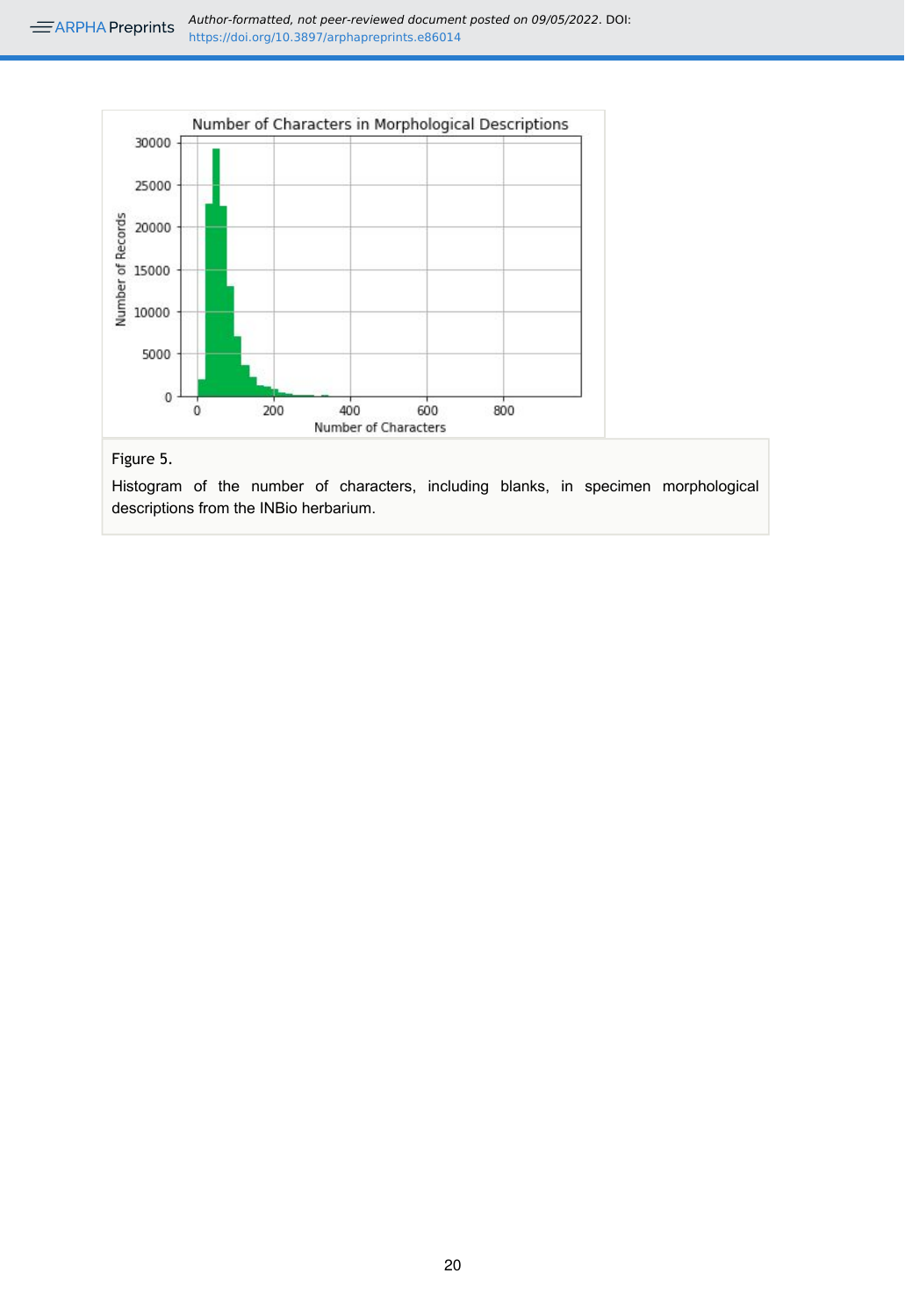<span id="page-21-0"></span>

## Figure 6.

The number of morphological descriptions assigned to zero, one, or two classes (i.e., has\_flowers and has\_fruits).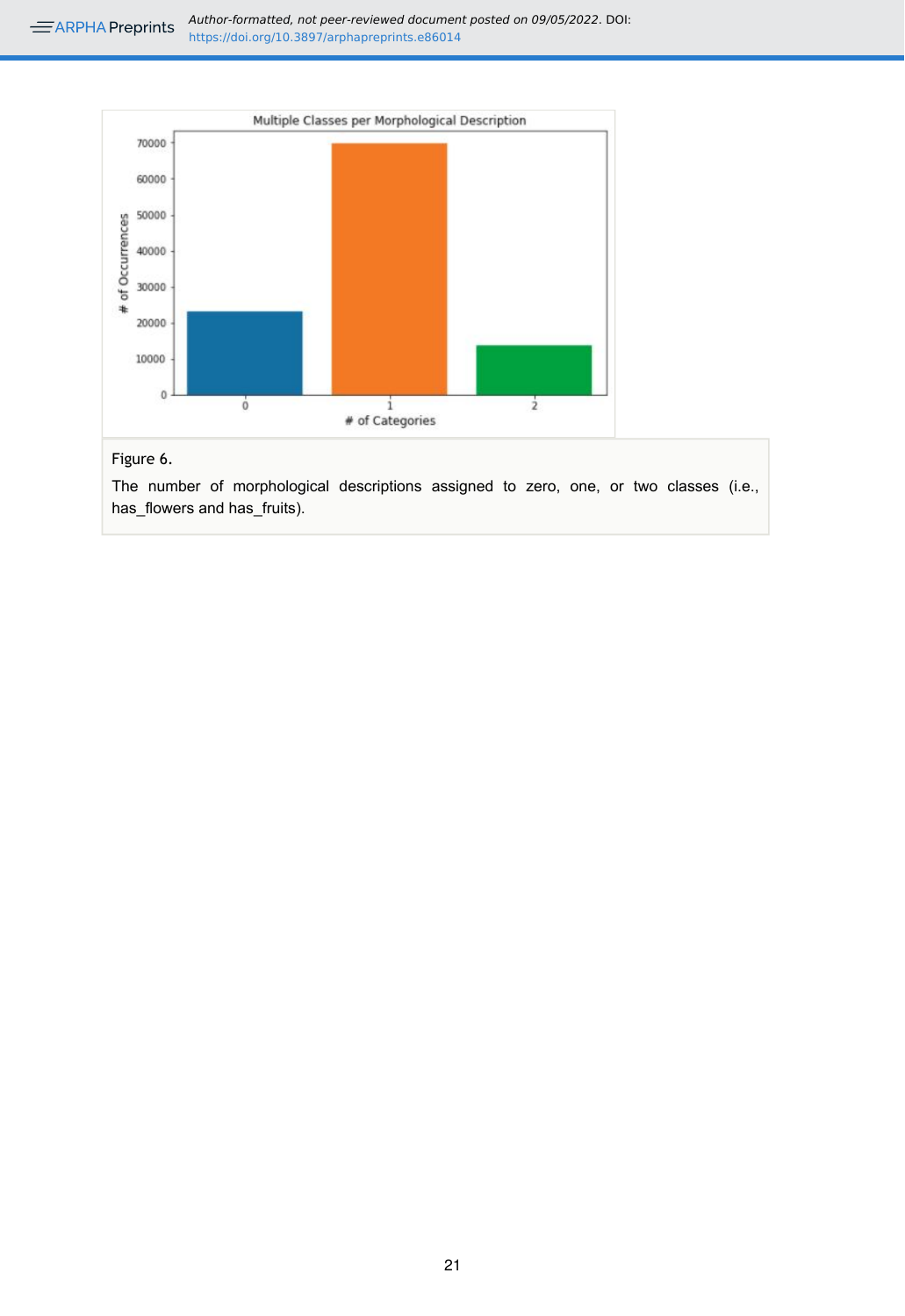<span id="page-22-0"></span>

## Figure 7.

Number of words in the specimen morphological descriptions with the B, I, O labels assigned in the selected samples.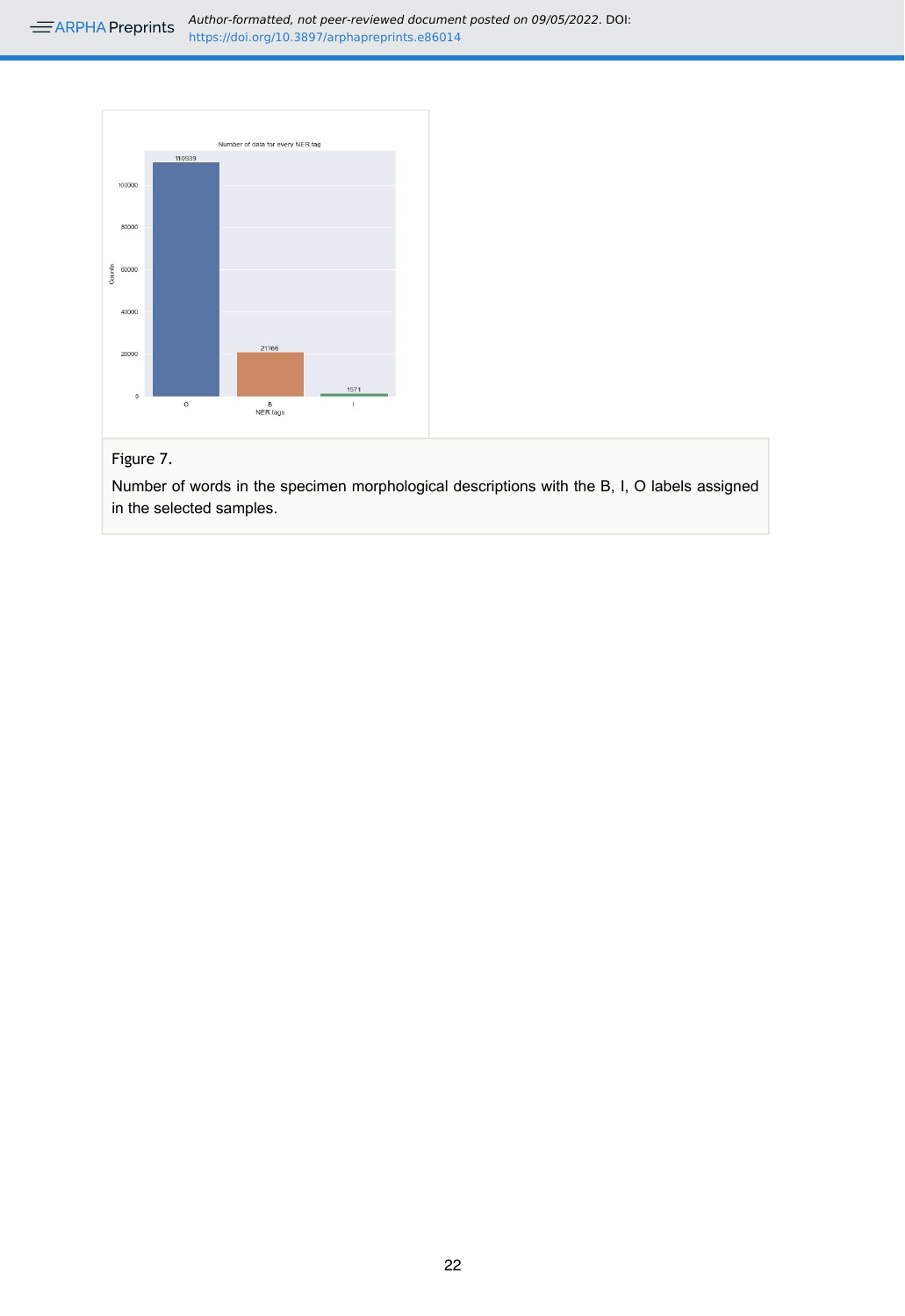<span id="page-23-0"></span>

| <b>Values</b> |
|---------------|
| 0.1           |
| 0.1           |
| 40            |
|               |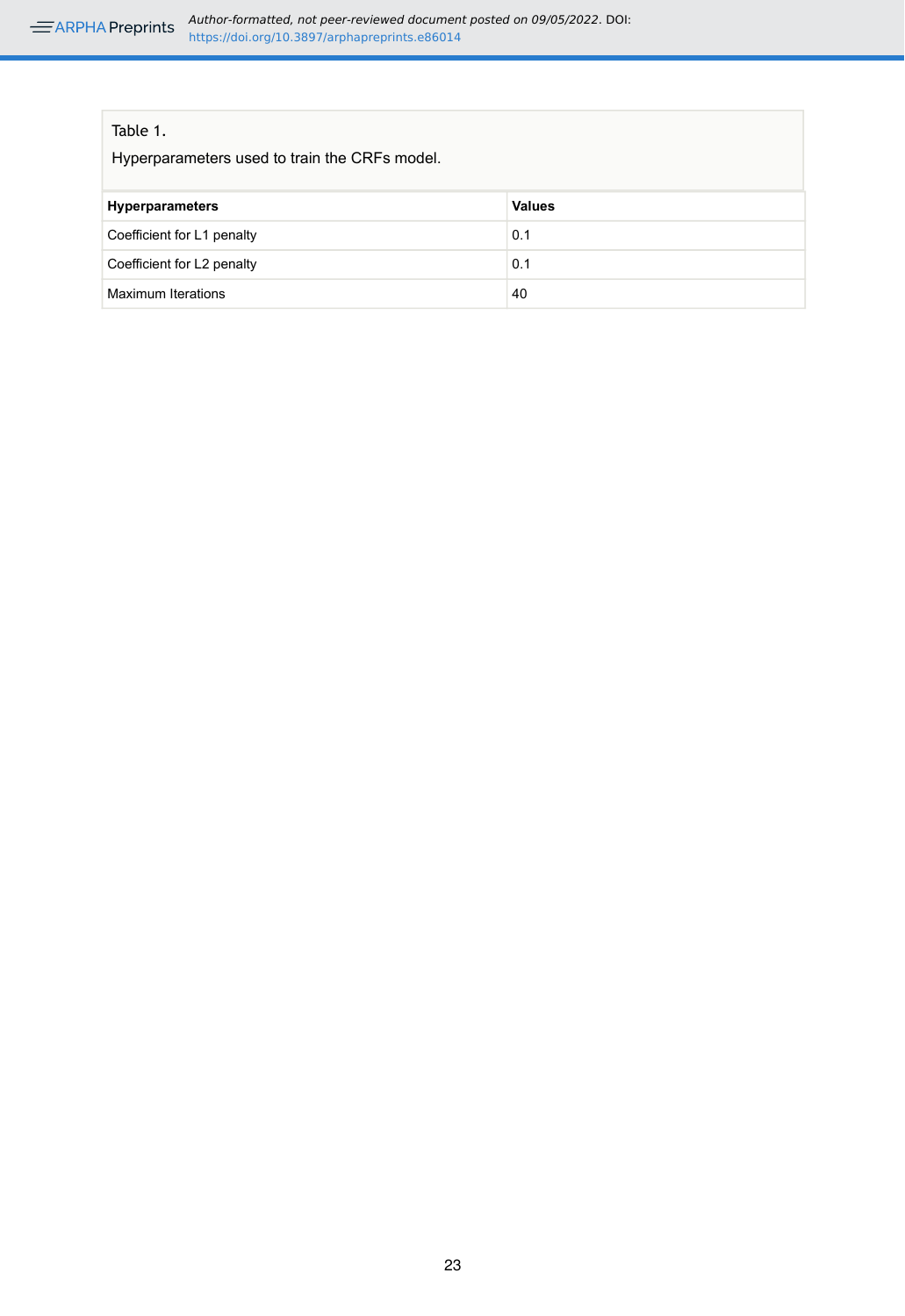## <span id="page-24-0"></span>Table 2.

Hyperparameters used to train the BI-LSTM-CRF model.

| <b>Hyperparameters</b>     | <b>Values</b> |
|----------------------------|---------------|
| Hidden dimension           | 4             |
| <b>Embedding dimension</b> | 5             |
| Learning rate              | 0.01          |
| Weight decay               | $1e-4$        |
| Epochs                     | 20            |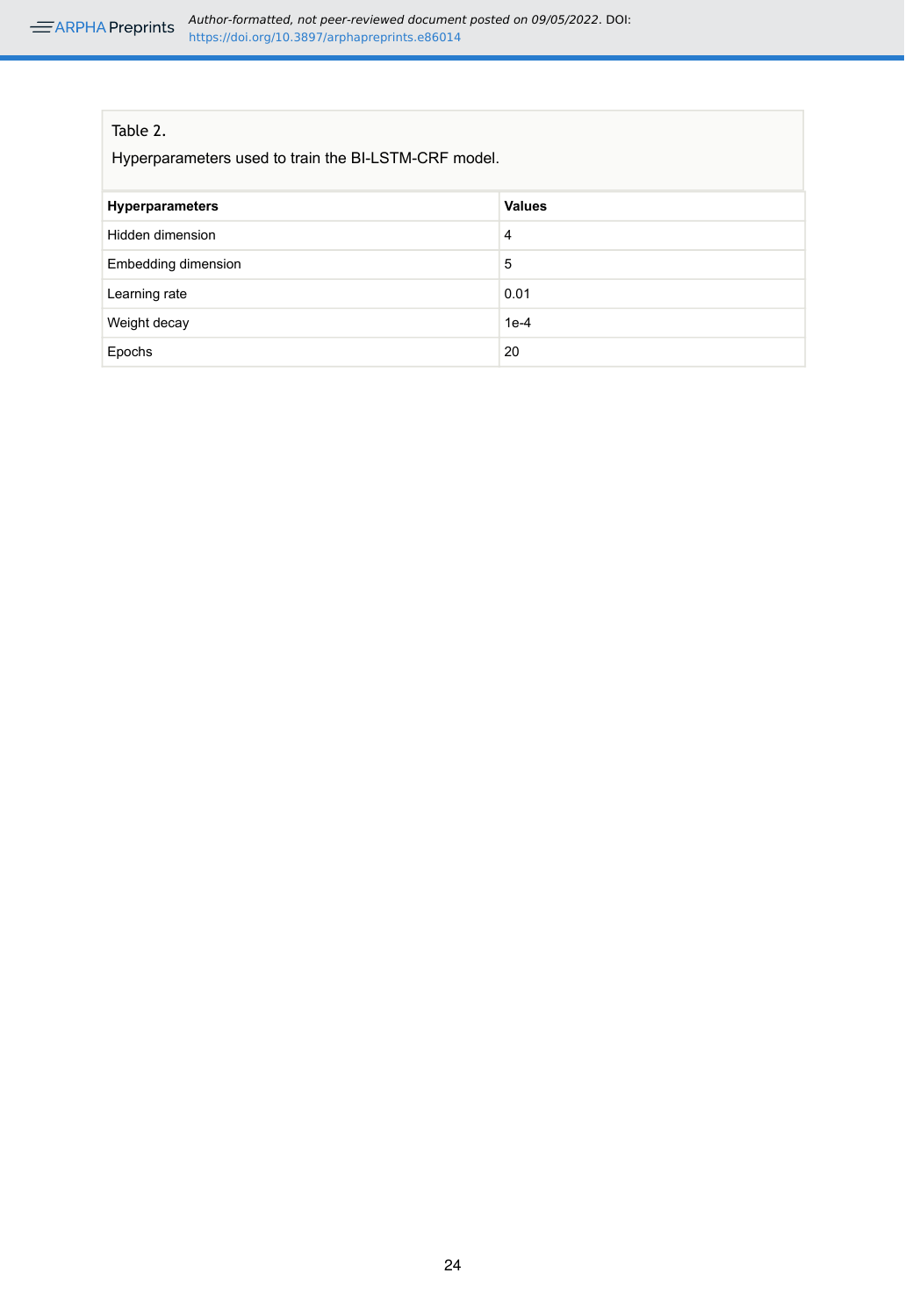## <span id="page-25-0"></span>Table 3.

Examples of types of morphological descriptions used in these experiments.

| <b>Specimen Morphological Description</b>                                                                                                                                                                                                                                  | <b>English Translation</b>                                                                                                                                                                                                                       | Data                                                                                                  |
|----------------------------------------------------------------------------------------------------------------------------------------------------------------------------------------------------------------------------------------------------------------------------|--------------------------------------------------------------------------------------------------------------------------------------------------------------------------------------------------------------------------------------------------|-------------------------------------------------------------------------------------------------------|
| "Epífita colgante. Brácteas y cáliz<br>morado. Corola morado y blanco, estilo<br>y estambres verde-morado, pedicelo<br>blanco-morado. Orillas del sendero."                                                                                                                | Hanging epiphyte. Bracts and calyx purple.<br>Purple and white corolla, purple-green style<br>and stamens, purple-white pedicel. Path<br>shores.                                                                                                 | Scientific name:<br>Cavendishia<br>atroviolacea<br>Classes:<br>has flowers = Yes<br>has fruits = $No$ |
| "Arbusto juvenil, 1.2 m; Hojas nuevas<br>rojizas, las viejas coriáceas. Común en<br>barrancos al lado de la carretera.<br>Voucher para estudio filogenético/adn-<br>k. sytsma."                                                                                            | Juvenile shrub, 1.2 m; New leaves reddish,<br>old leathery. Common in ravines next to the<br>road. Voucher for phylogenetic/k-dna study.<br>sytsma.                                                                                              | Scientific name:<br>Alzatea<br>verticillata<br>Classes:<br>has flowers $=$ No<br>has fruits = $No$    |
| "Hierba de 4-5 m. Pecíolos ca. 1.5-2.5<br>m. lámina foliar de 2-4 m. Inflorescencia<br>péndulas, bracteas circinadas disticas,<br>rojas, 1/4 basal rojo-amarillo. Flores<br>amarillas, escondidas entre las<br>brácteas. Frutos violeta, inmadura. Bajo<br>dosel, escaso." | Grass of 4-5 m. Petioles ca. 1.5-2.5 m. leaf<br>blade 2-4 m. Pendulous inflorescence.<br>circinate distichous bracts, red, basal 1/4 red-<br>yellow. Yellow flowers, hidden among the<br>bracts. Fruits violet, immature. low canopy,<br>scarce. | Scientific name:<br>Heliconia<br>pogonantha<br>Classes:<br>has flowers = Yes<br>has fruits = Yes      |
| "Arbolito de 6 m x 8 cm dap. Follaje de<br>haz verde-intenso y envés verde-tenue.<br>Brotes vegetativos y ramitas café-tenue.<br>Frutos anaranjado-tenue con semillas<br>blanco-verdoso, recubierta de arillo rojo-<br>intenso, brillante."                                | Small tree of 6 m x 8 cm dbh. Foliage with an<br>intense-green upper surface and a faint green<br>underside. Vegetative buds and twigs light<br>brown. Faint-orange fruits with greenish-white<br>seeds, covered with bright, intense red arils. | Scientific name:<br>Trichilia<br>quadrijuqa<br>Classes:<br>has flowers = No<br>has fruits = Yes       |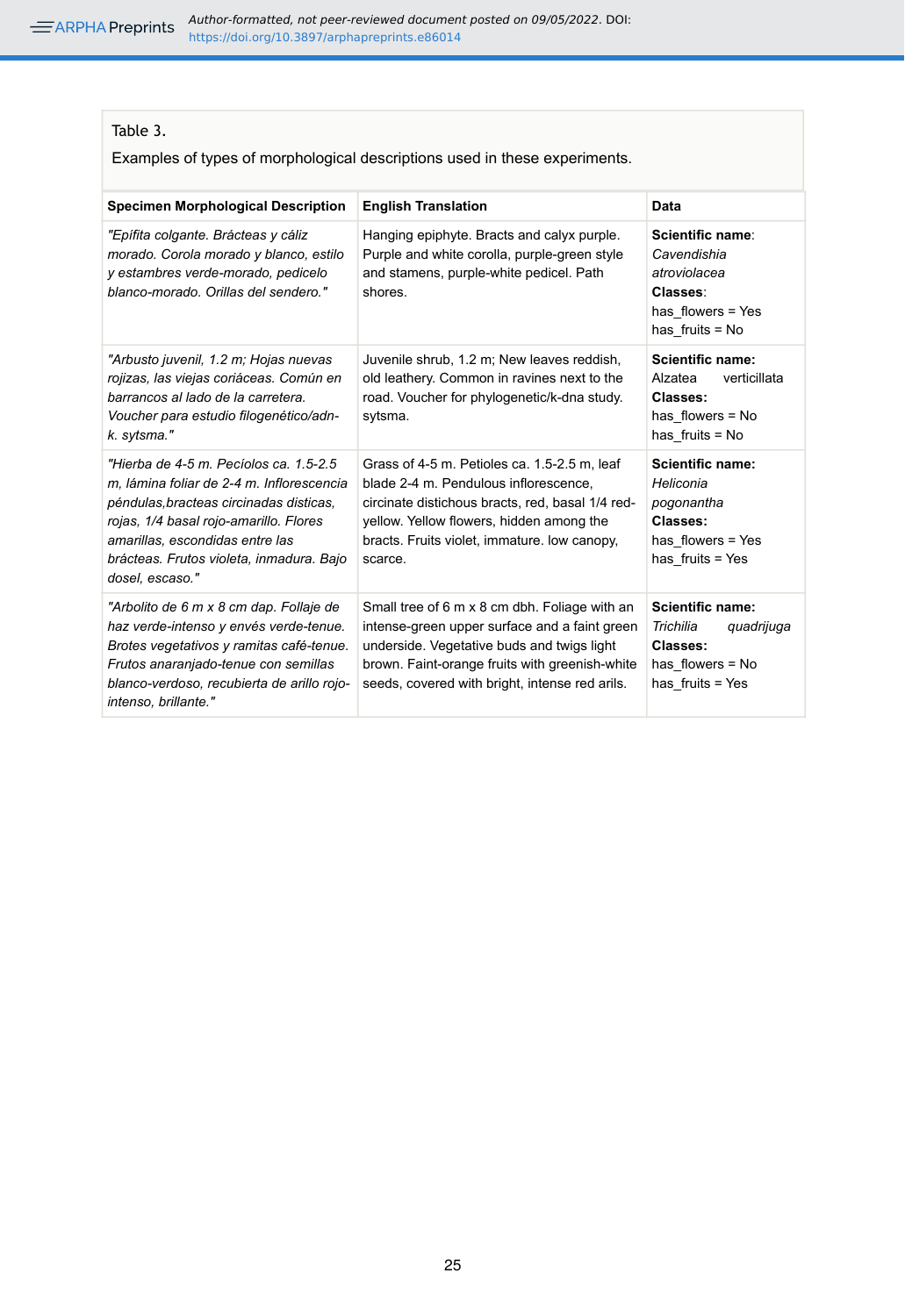## <span id="page-26-0"></span>Table 4.

Amount of specimen morphological descriptions distributed by class, average length in characters, and standard deviation.

| has flowers | has fruits | Amount of records | Min-Max<br>Length<br>(number of<br>characters) | Average<br>Length | Standard<br><b>Deviation</b><br>of Length |
|-------------|------------|-------------------|------------------------------------------------|-------------------|-------------------------------------------|
| <b>No</b>   | <b>No</b>  | 23.254            | 4-575                                          | 59.88             | 40.18                                     |
| <b>No</b>   | Yes        | 26,900            | 7-952                                          | 66.15             | 34.64                                     |
| Yes         | <b>No</b>  | 42.949            | 11-708                                         | 69.55             | 38.44                                     |
| Yes         | Yes        | 13.701            | 27-895                                         | 93.88             | 51.13                                     |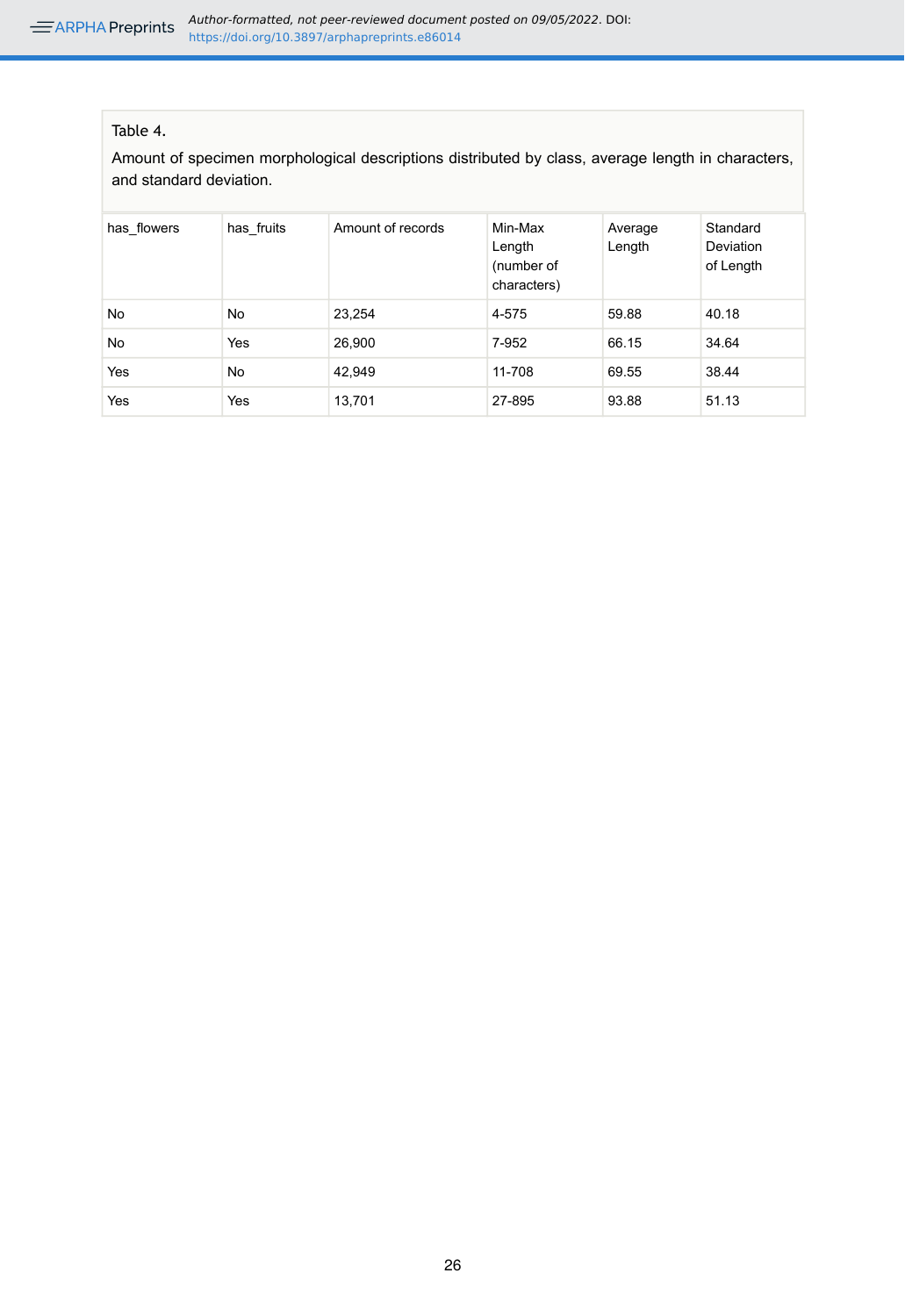## <span id="page-27-0"></span>Table 5.

Average precision (P), recall (R), accuracy, and F1- score (F1) computed using ten-fold crossvalidation for each algorithm and class.

| Algorithm                                  | <b>Class</b> | Accuracy | Precision | Recall | F1-score |
|--------------------------------------------|--------------|----------|-----------|--------|----------|
| Multinomial Naive Bayes (NB)               | has flowers  | 0.9626   | 0.9462    | 0.9855 | 0.9655   |
|                                            | has fruits   | 0.9759   | 0.9851    | 0.9510 | 0.9677   |
|                                            | Average      | 0.9693   | 0.9657    | 0.9682 | 0.9666   |
| Logistic Regression (LR)                   | has flowers  | 0.9888   | 0.9979    | 0.9810 | 0.9894   |
|                                            | has fruits   | 0.9904   | 0.9998    | 0.9749 | 0.9872   |
|                                            | Average      | 0.9896   | 0.9989    | 0.9780 | 0.9883   |
| Linear Support Vector Classification (SVC) | has flowers  | 0.9946   | 0.9996    | 0.9903 | 0.9949   |
|                                            | has fruits   | 0.9958   | 0.9999    | 0.9891 | 0.9944   |
|                                            | Average      | 0,9952   | 0,9997    | 0,9897 | 0,9947   |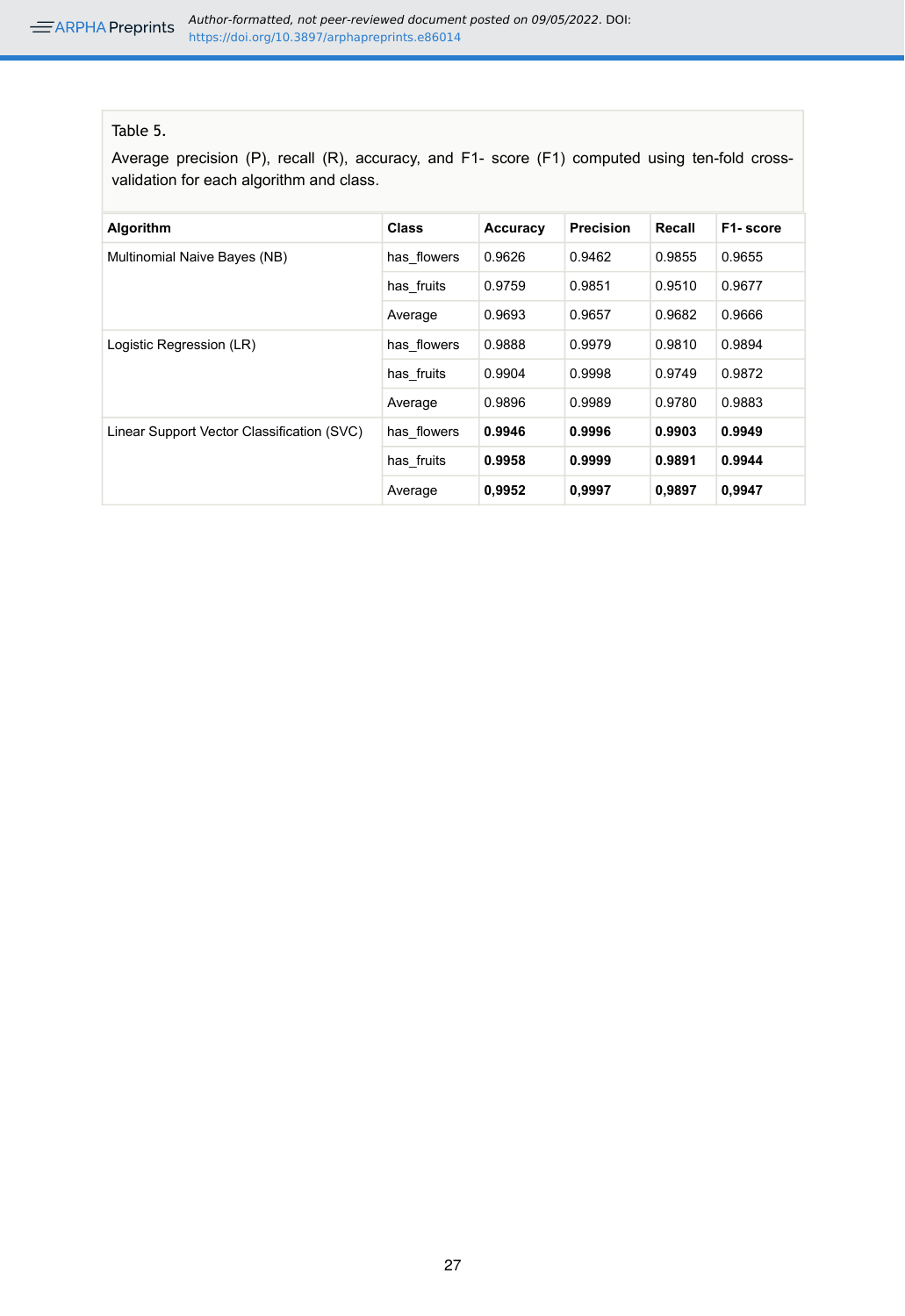### <span id="page-28-0"></span>Table 6.

Examples of types of morphological descriptions used in NER experiments.

| Specimen Morphological<br><b>Description</b>                                                                                                                                                             | <b>English Translation</b>                                                                                                                                                                | <b>Tagged Data</b>                                                                                                                                                                                                                                                  |
|----------------------------------------------------------------------------------------------------------------------------------------------------------------------------------------------------------|-------------------------------------------------------------------------------------------------------------------------------------------------------------------------------------------|---------------------------------------------------------------------------------------------------------------------------------------------------------------------------------------------------------------------------------------------------------------------|
| "Epifita. Flores con corola rojo rosado<br>de bordes blancos, tubo floral externo<br>rojo rosado con pubescencia blanca,<br>filamentos blancos, anteras y caliz<br>verde tenue."                         | Epiphyte. Flowers with corolla<br>pink red with white borders,<br>external floral tube pink red with<br>white pubescense, white<br>filaments, dim green anthers<br>and corolla.           | Epifita. Flores <sup>[B]</sup> con corola <sup>[B]</sup> rojo<br>rosado de bordes blancos, tubo[B] floral<br>[I] externo[I] rojo rosado con<br>pubescencia <sup>[B]</sup> blanca, filamentos <sup>[B]</sup><br>blancos, anteras $[B]$ y caliz $[B]$ verde<br>tenue. |
| "Liana trepadora, colgante. Brotes<br>vegetativos cafe-rojizo. Caliz verde,<br>corola blanca. Frutos inmaduros<br>verdes, maduros rosado brillante."                                                     | Hanging climbing liana.<br>Vegetative buds reddish-brown.<br>Green calyx, white corolla.<br>Immature fruits green, mature<br>bright pink.                                                 | Liana trepadora, colgante. Brotes <sup>[B]</sup><br>vegetativos[I] cafe-rojizo. Caliz[B] verde,<br>corola <sup>[B]</sup> blanca. Frutos <sup>[B]</sup> inmaduros <sup>[1]</sup><br>verdes, maduros rosado brillante.                                                |
| "Arbol 15 m x 25 m dap; nervios<br>secundarios casi invisibles: vena<br>principal hundida en el haz; hojas<br>muy suaves; el peciolo carece de<br>savia lechosa. Nombre comun:<br>ninguno."              | Tree 15 m x 25 m dbh;<br>secondary nerves almost<br>invisible; main vein sunken in<br>the adaxis; very smooth leaves;<br>the petiole lacks milky sap.<br>Common name: none.               | Arbol 15 m x 25 m dap[B]; nervios[B]<br>secundarios[I] casi invisibles; vena[B]<br>principal[I] hundida en el haz[B]; hojas<br>[B] muy suaves; el peciolo[B] carece de<br>savia[B] lechosa. Nombre comun:<br>ninguno.                                               |
| "Arbol de 13 m x 25 cm dap. Flores<br>blancas con un exquisito olor a dulce<br>de caramelo. Floracion abundante.<br>Tronco derecho, corteza escamosa<br>pardo clara. Hojas lustrosas en<br>ambas caras." | Tree of 13 m x 25 cm dbh. White<br>flowers with an exquisite smell<br>of sweet caramel. Abundant<br>flowering. Straight trunk, light<br>brown scaly bark. Glossy leaves<br>on both sides. | Arbol de 13 m x 25 cm dap[B]. Flores[B]<br>blancas con un exquisito olor[B] a dulce<br>de caramelo. Floracion <sup>[B]</sup> abundante.<br>Tronco <sup>[B]</sup> derecho, corteza <sup>[B]</sup><br>escamosa pardo clara. Hojas[B]<br>lustrosas en ambas caras[B].  |